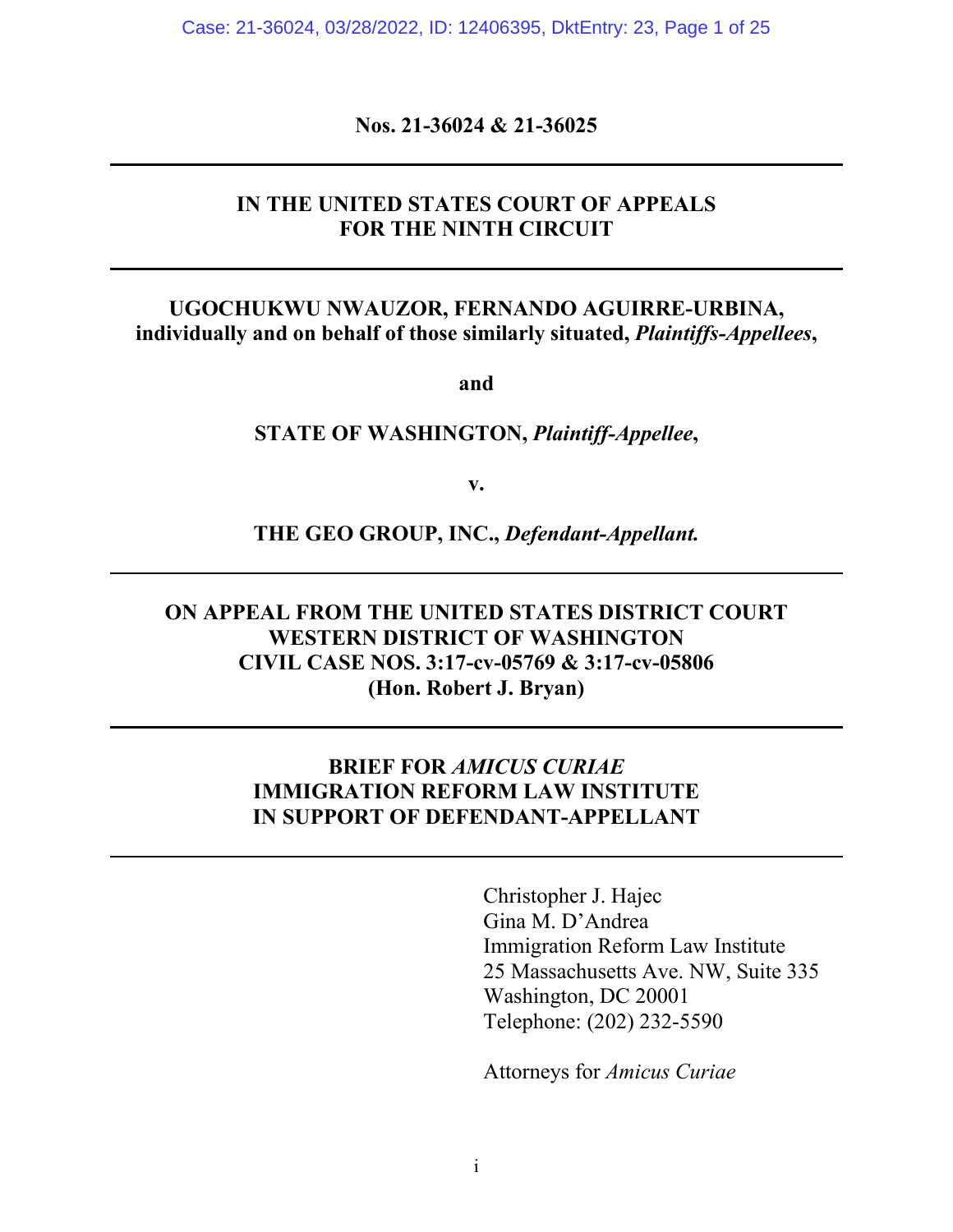# **CORPORATE DISCLOSURE STATEMENT**

Pursuant to Rule 26.1 of the FEDERAL RULES OF APPELLATE PROCEDURE, *amicus curiae* Immigration Reform Law Institute makes the following disclosures:

- 1) For non-governmental corporate parties please list all parent corporations: None.
- 2) For non-governmental corporate parties please list all publicly held companies that hold 10% or more of the party's stock: None.

DATED: March 28, 2022 Respectfully submitted,

/s/ Christopher J. Hajec Christopher J. Hajec Gina M. D'Andrea Immigration Reform Law Institute 25 Massachusetts Ave NW, Suite 335 Washington, DC 20001 Telephone: (202) 232-5590

Attorneys for *Amicus Curiae*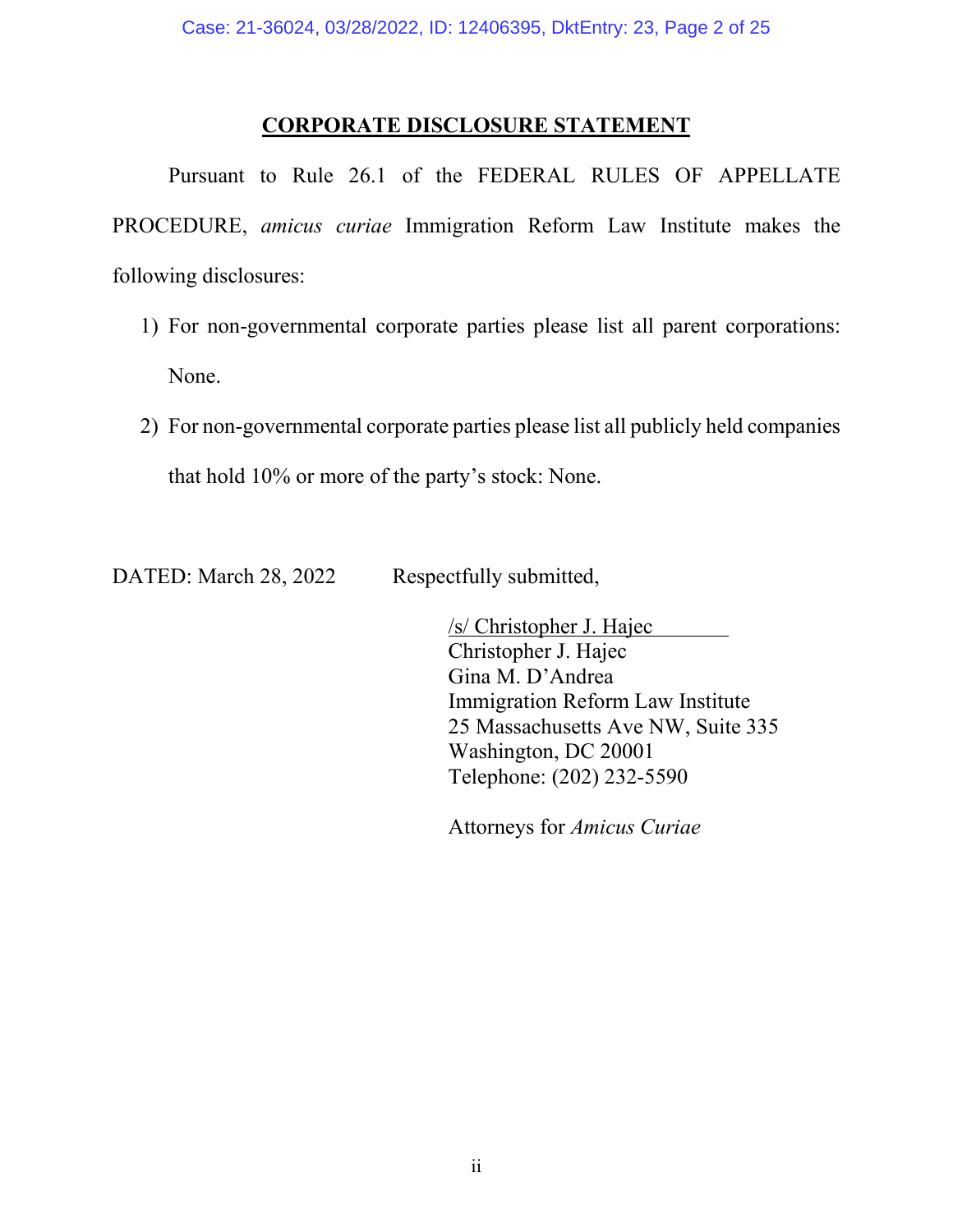# **TABLE OF CONTENTS**

| The Supremacy Clause precludes WMWA from applying to detainee<br>$\mathbf{I}$ . |  |
|---------------------------------------------------------------------------------|--|
| work programs at federal immigration detention facilities. 4                    |  |
|                                                                                 |  |
|                                                                                 |  |
|                                                                                 |  |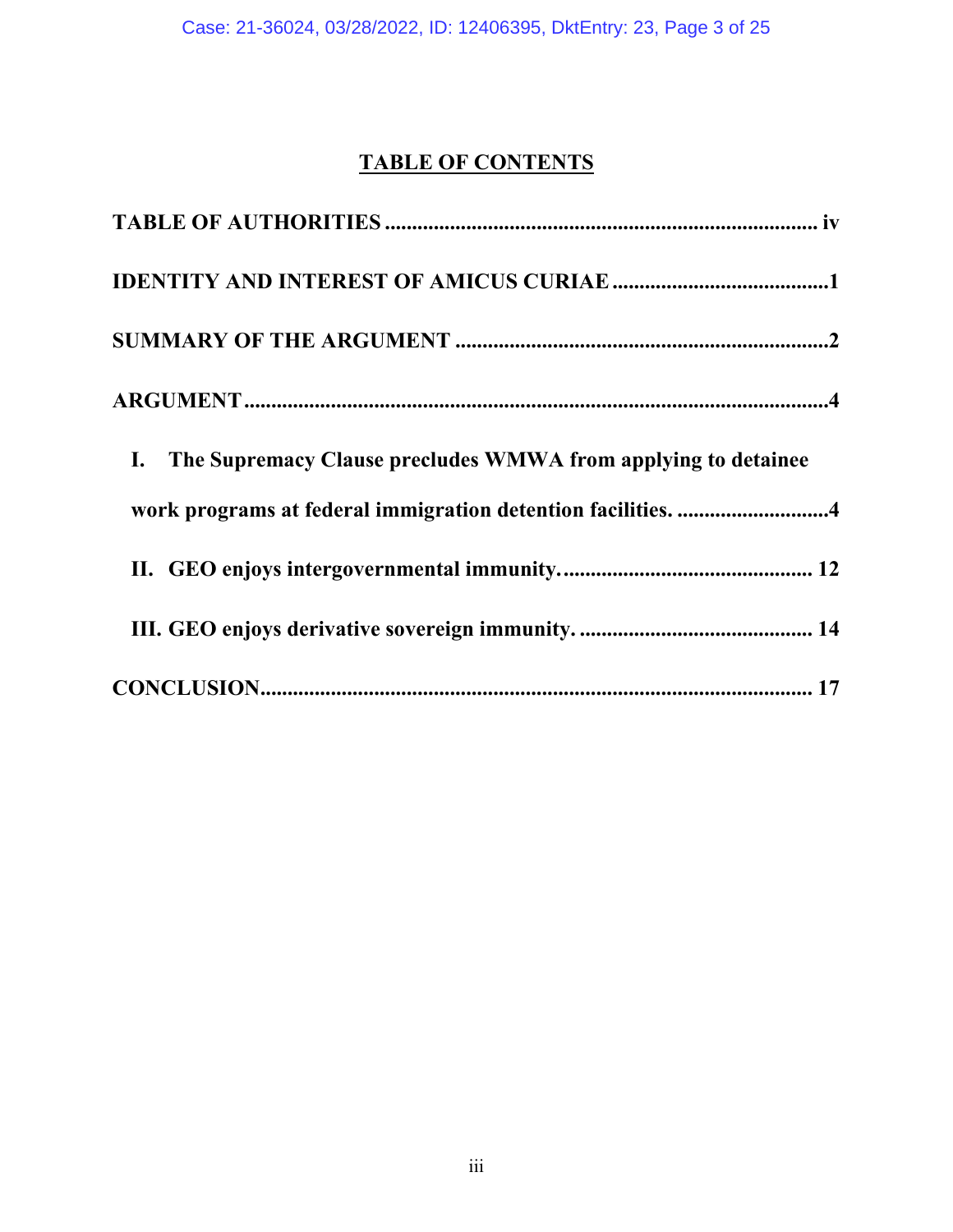# **TABLE OF AUTHORITIES**

# **Cases**

| Buckman Co. v. Plaintiffs' Legal Comm., 531 U.S. 341 (2001) 11                 |
|--------------------------------------------------------------------------------|
| Cabalce v. Thomas E. Blanchard & Assocs., 797 F.3d 720 (9th Cir. 2015) 16      |
|                                                                                |
| Children's Hosp. & Health Ctr. v. Belshe, 188 F.3d 1090 (9th Cir. 1999)7       |
| Childs v. San Diego Family Hous., LLC, 2020 U.S. Dist. LEXIS 182935 (S.D. Cal. |
|                                                                                |
|                                                                                |
|                                                                                |
| Farmers and Mechanics Sav. Bank of Minneapolis v. Minnesota, 232 U.S. 516      |
|                                                                                |
|                                                                                |
|                                                                                |
|                                                                                |
|                                                                                |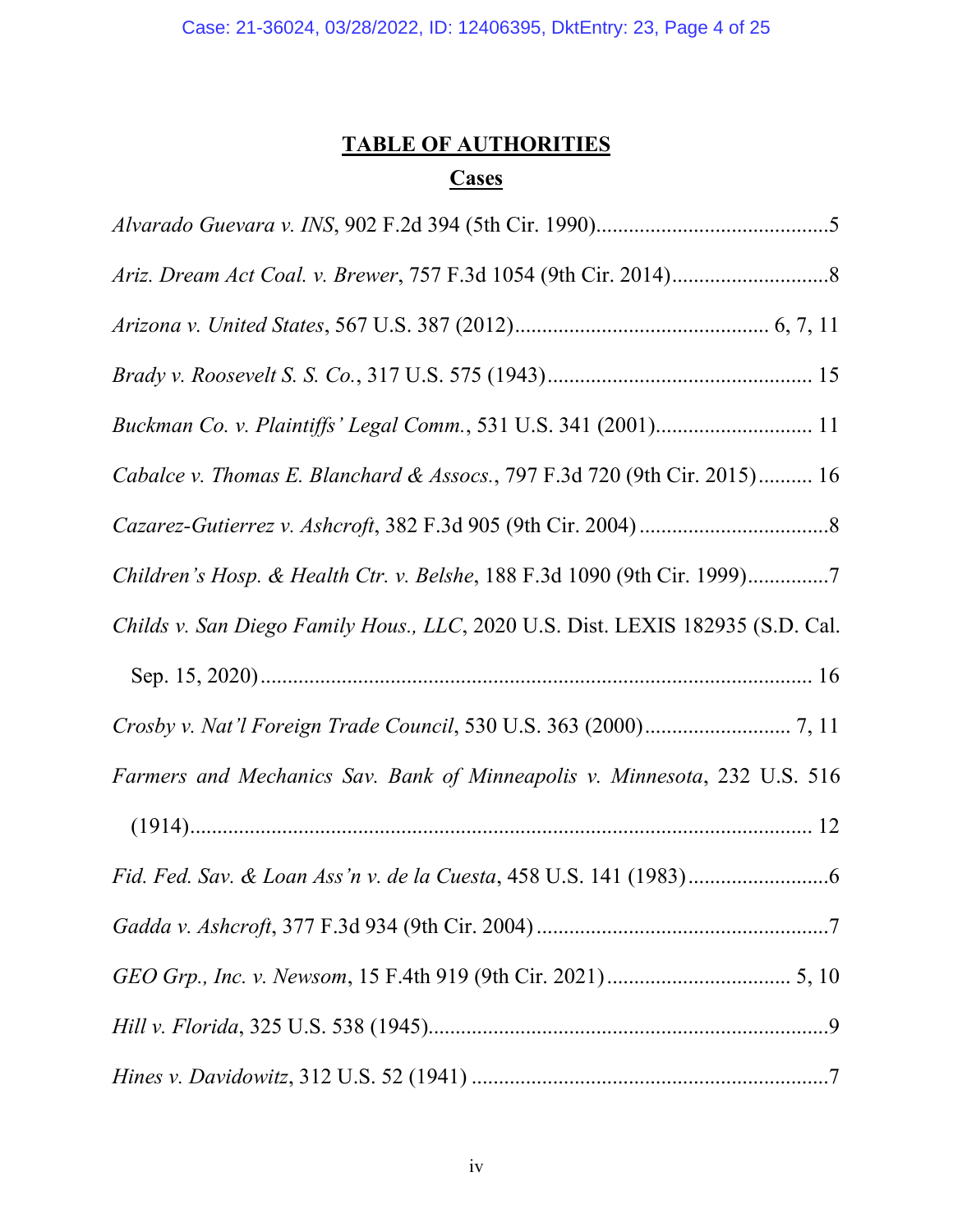| In re KBR, Inc., Burn Pit Litig., 744 F.3d 326 (4th Cir. 2014) 16               |
|---------------------------------------------------------------------------------|
|                                                                                 |
|                                                                                 |
|                                                                                 |
|                                                                                 |
|                                                                                 |
| Public Utilities Comm'n of California v. United States, 355 U.S. 534 (1958)  13 |
|                                                                                 |
| Student Loan Servicing All. v. District of Columbia, 351 F. Supp. 3d 26 (D.D.C. |
|                                                                                 |
|                                                                                 |
|                                                                                 |
|                                                                                 |
|                                                                                 |
| Yearsley v. W.A. Ross Constr. Co., 309 U.S. 18 (1940)  14, 15, 16               |

# **Statutes**

# **Other Authorities**

*Gonzales v. CoreCivic*, No. 19-50691 (5th Cir. Oct. 15, 2019), Appellant's Brief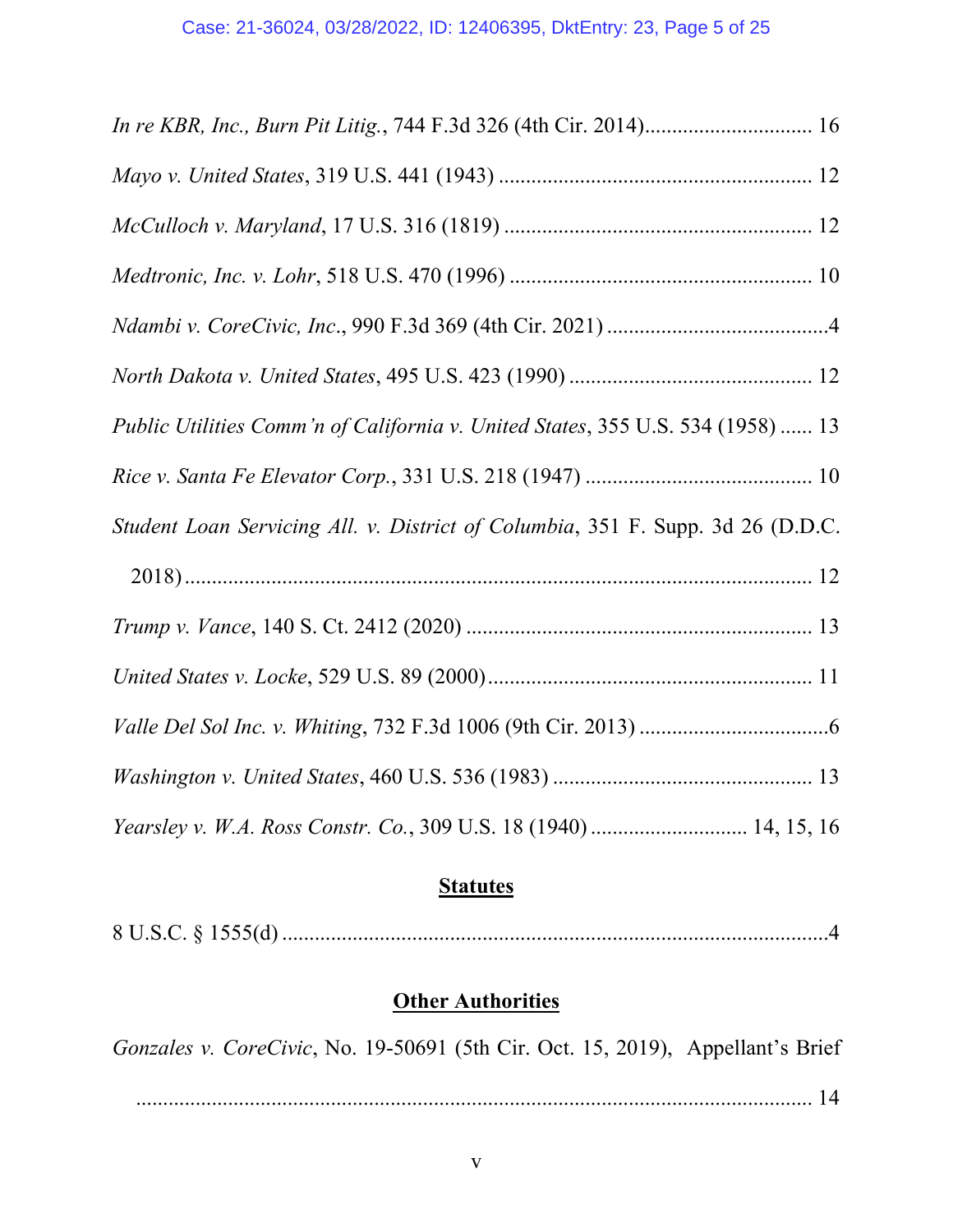| Gonzalez v. CoreCivic, Inc., No. 18-cv-00169 (W.D. Tex. Feb. 22, 2018), Complaint |
|-----------------------------------------------------------------------------------|
|                                                                                   |
| Nwauzor v. GEO Group Inc., No. 3:17-cv-05769 (W.D. Wash., Apr. 7, 2020), Order    |
|                                                                                   |
| Nwauzor v. GEO Group Inc., No. 3:17-cv-05769 (W.D. Wash., Jan. 2, 2020),          |
| Defendant GEO Group Inc.'s Motion for Summary Judgment, (ECF No. 227)8            |
| <i>Nwauzor v. GEO Group, Inc., No.</i> 3:17–5769 (W.D. Wash., Jan. 2, 2020),      |
|                                                                                   |
| <i>Nwauzor v. GEO Group, Inc., No.</i> 3:17–5769 (W.D. Wash., June 13, 2018),     |
|                                                                                   |
| Nwauzor v. GEO Group, Inc., No. 3:17-05769 (W.D. Wash, Aug. 22, 2019),            |
|                                                                                   |
| State of Washington v. The GEO Group, Inc., No. 3:17-cv-05806 (W.D. Wash. Aug.    |
| 6, 2019), Order on Cross Motions for Summary Judgment, (ECF No. 288) 10           |
| State of Washington v. The GEO Group, Inc., No. 3:17-cv-05806 (W.D. Wash. Dec.    |
| 6, 2017), Order on GEO's Motion to Dismiss Complaint, (ECF No. 29)  10            |
| IMMIGRATION & CUSTOMS ENF'T, PERFORMANCE-BASED NATIONAL<br>U.S.                   |
|                                                                                   |

# **Constitutional Provisions**

U.S. Const. Art. VI, cl. 2............................................................................................6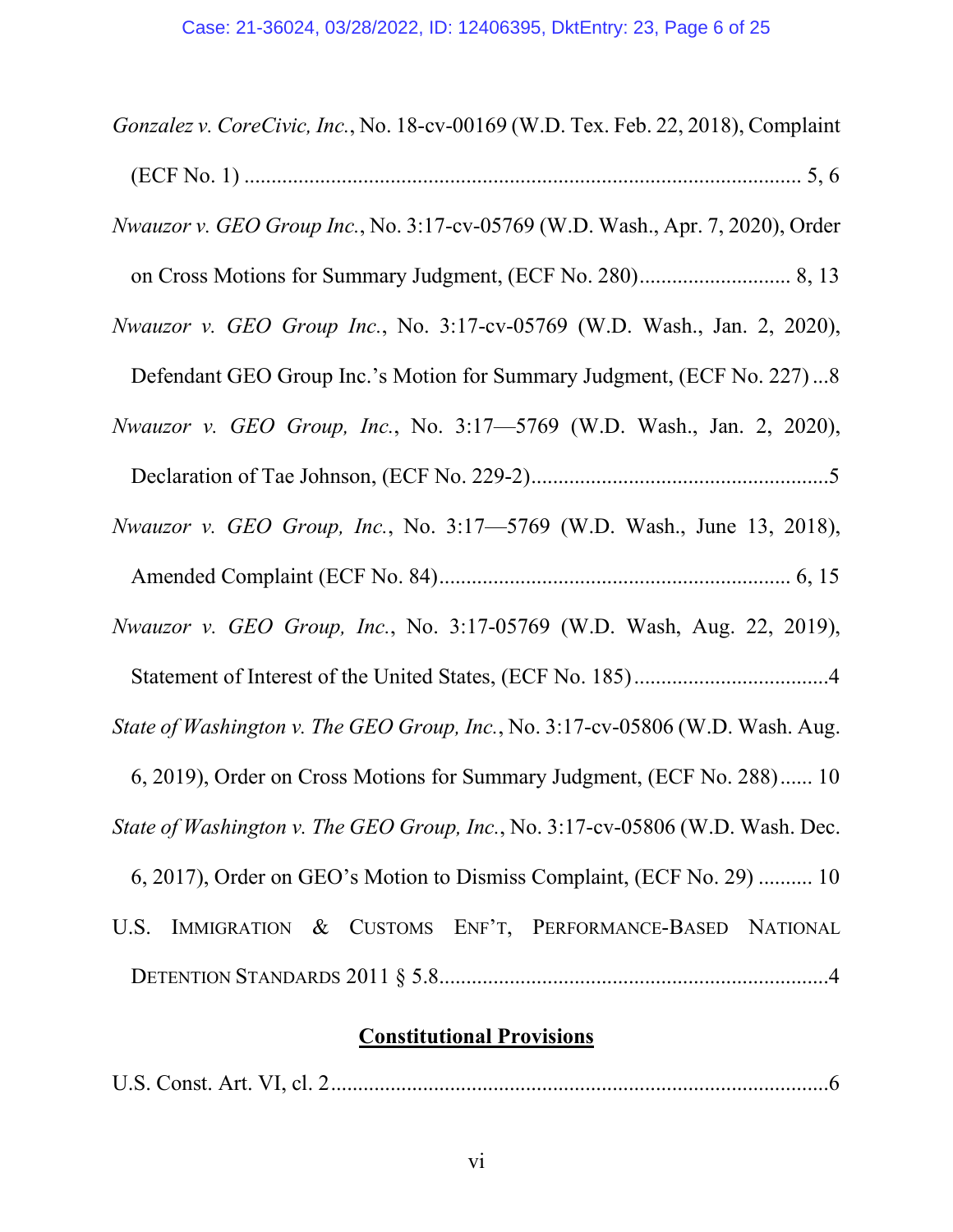# **IDENTITY AND INTEREST OF** *AMICUS CURIAE***<sup>1</sup>**

The Immigration Reform Law Institute ("IRLI") is a nonprofit  $501(c)(3)$ public interest law firm incorporated in the District of Columbia. IRLI is dedicated to litigating immigration-related cases on behalf of, and in the interests of, United States citizens, and to assisting courts in understanding and accurately applying federal immigration law. IRLI has litigated or filed *amicus* briefs in important immigration cases, including *Trump v. Hawaii*, 138 S. Ct. 2392 (2018); *United States v. Texas*, 136 S. Ct. 2271 (2016); and *Arizona Dream Act Coal. v. Brewer*, 818 F.3d 101 (9th Cir. 2016). For more than twenty years, the Board of Immigration Appeals has solicited *amicus* briefs drafted by IRLI staff from the Federation for American Immigration Reform, of which IRLI is a supporting organization, because the Board considers IRLI an expert in immigration law. For these reasons, IRLI has a direct interest in the issues here.

 $\overline{a}$ 

<sup>1</sup> All parties have consented in writing to IRLI's filing this *amicus* brief. This brief was not written in whole or in part by counsel for any party, and no person or entity other than *amicus*, its members, and its counsel has made a monetary contribution to the preparation and submission of this brief.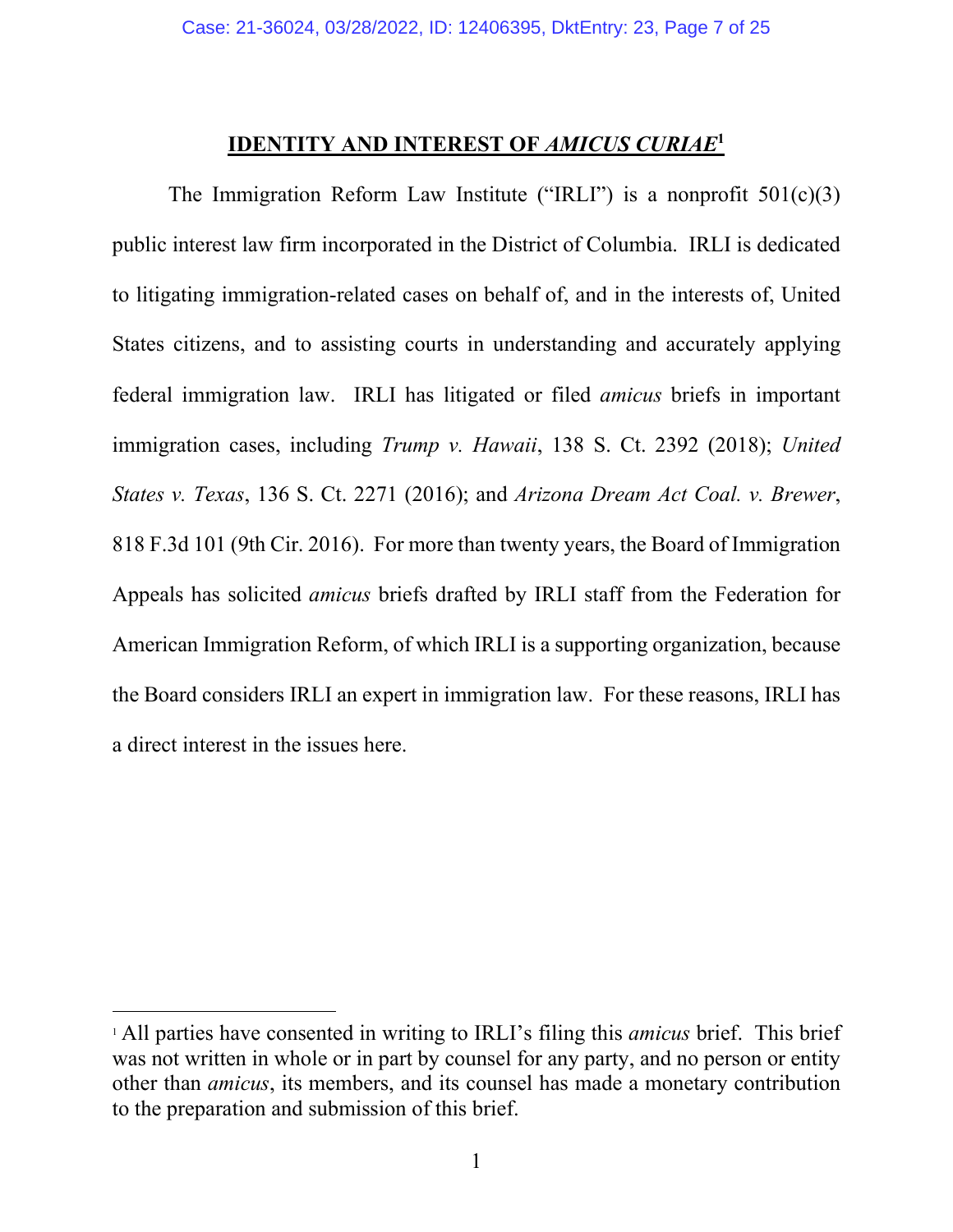### **SUMMARY OF THE ARGUMENT**

A principal error of the District Court was to apply the Washington Minimum Wage Act ("WMWA") in such a way that it directly interferes with federal immigration law—making WMWA, to the extent of that interference, invalid. WMWA, as so applied, not only prohibits GEO, Inc. ("GEO") from administering Congress's \$1-per-day work program at the Northwest ICE Processing Center ("NWIPC"), but requires GEO to pay immigration detainees \$11.50 per hour—more than ten times the *daily* compensation set by Congress.

As so applied, WMWA is preempted by federal law. Under the Supremacy Clause of the U.S. Constitution, a state statute is preempted when it stands as an obstacle to the full purposes and objectives of Congress. By setting a \$1-per-day maximum compensation rate at immigration detention facilities for voluntary work by detainees, Congress intended to mirror the compensation rate for inmates and detainees who participate in voluntary work programs in state and federal prisons and detention facilities, both civil and criminal, throughout the United States. WMWA, as the District Court applied it, blocks that purpose of Congress; \$11.50 per hour is far more than these kinds of institutions, including those operated by the State of Washington, pay inmates for voluntary work. Indeed, more specifically, by setting a maximum compensation rate of \$1-per-day, Congress obviously intended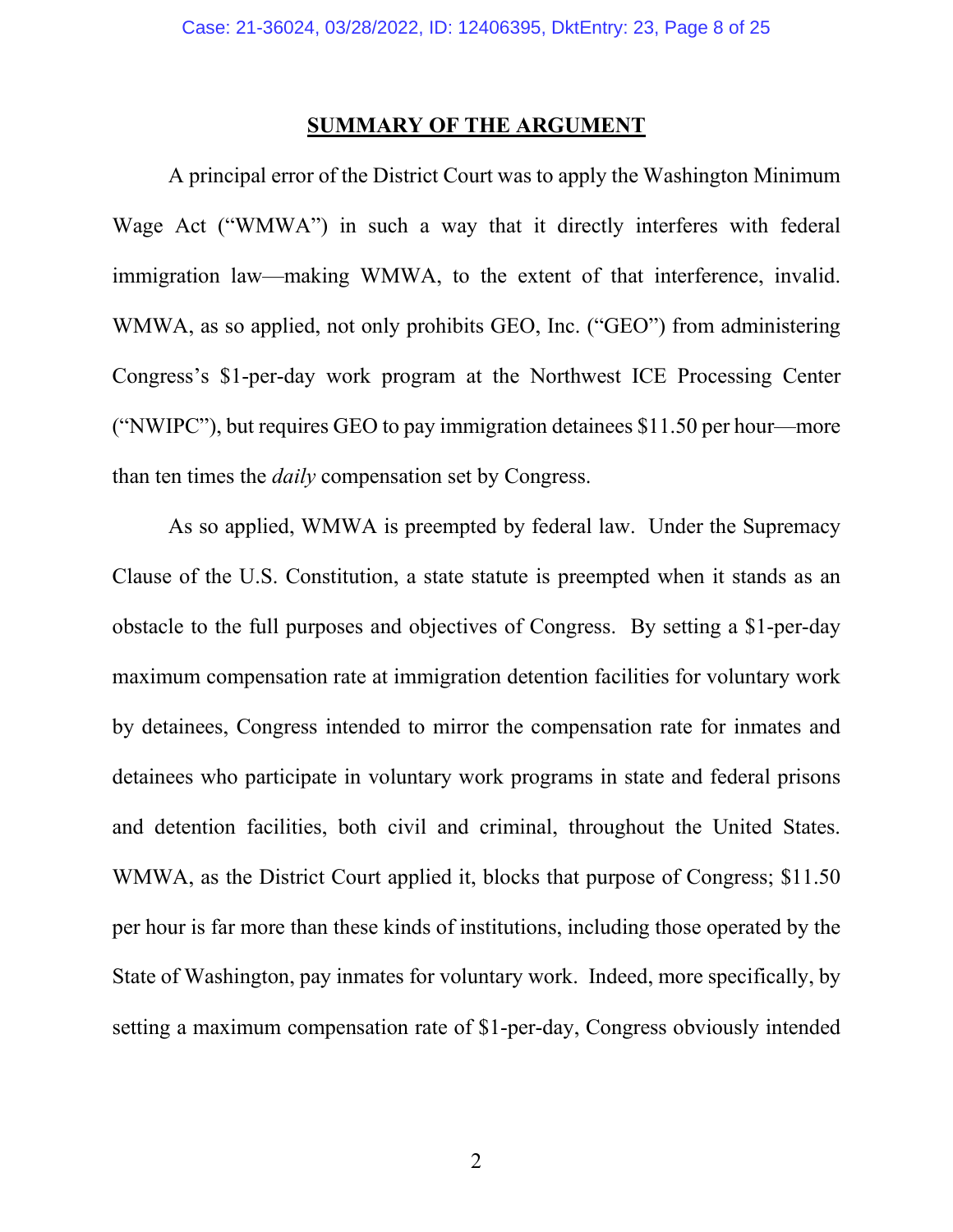#### Case: 21-36024, 03/28/2022, ID: 12406395, DktEntry: 23, Page 9 of 25

that detainees receive no more than this rate. When the District Court applied WMWA as it did, it blocked this congressional purpose, too.

The District Court also erred when it applied a presumption against preemption. Under the cases describing such a presumption, it does not apply to obstacle preemption. The presumption is also inapplicable because it is meant to protect a state's traditional functions, and it is not part of the state of Washington's traditional functionsto regulate alien detention—an essential aspect of the regulation of immigration entrusted exclusively to the federal government.

In addition, the doctrine of intergovernmental immunity applies to GEO as a government contractor. Intergovernmental immunity precludes states from passing laws that interfere with federal laws as passed by Congress. WMWA is invalid because it does so interfere, commanding a higher wage for alien detainees than that authorized by Congress, and because it discriminates against federal contractors.

In any event, as a federal contractor, GEO enjoys derivative sovereign immunity. Derivative sovereign immunity protects GEO against any complaint based on GEO's exercise of authority validly conferred on it by the federal government. To be sure, derivative sovereign immunity does not apply when a detainee brings a complaint alleging that a contractor exceeded its validly conferred authority. But because Appellees' claims trench upon GEO's exercise of its valid contract with the federal government, they are barred.

3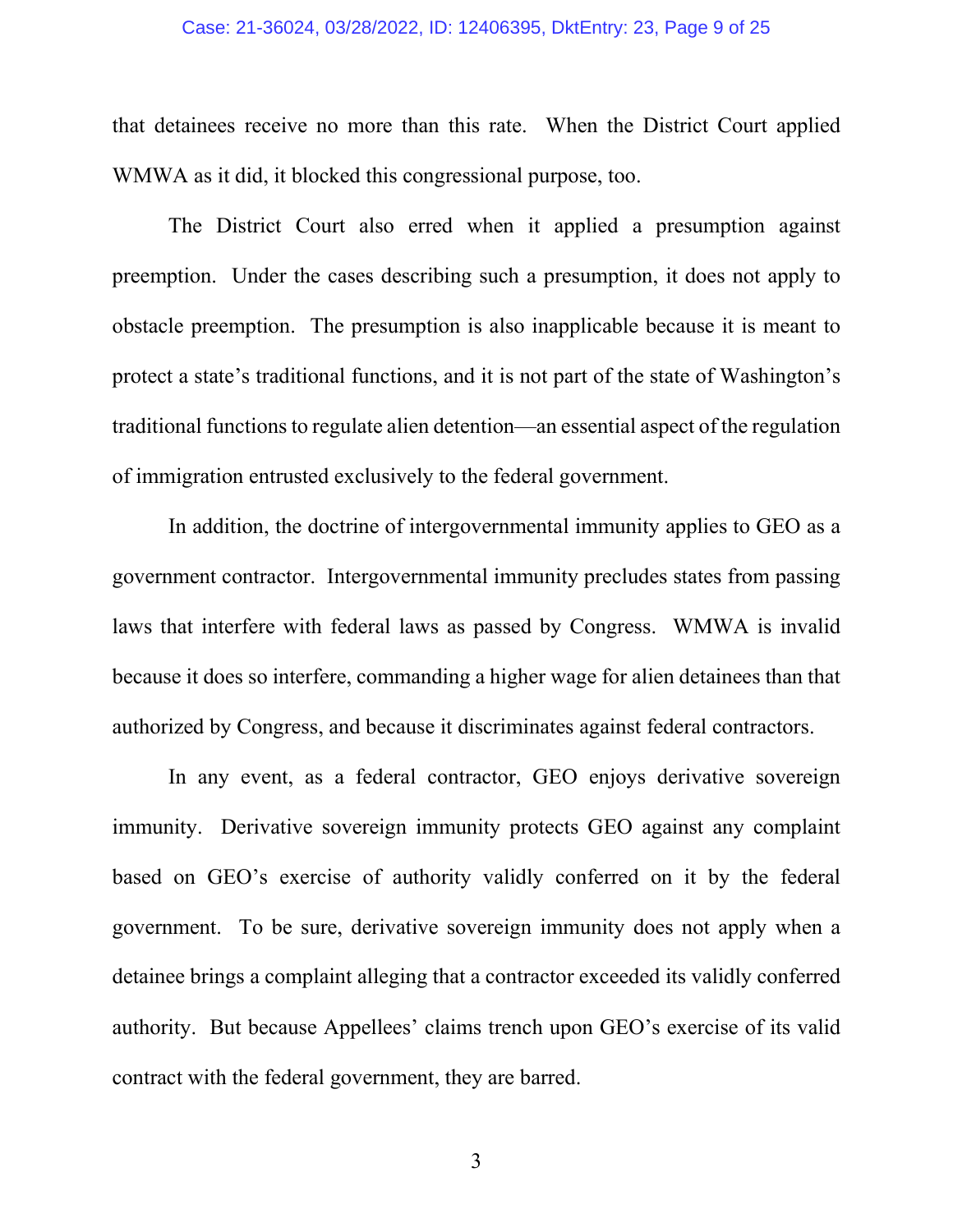#### **ARGUMENT**

# **I. The Supremacy Clause precludes WMWA from applying to detainee work programs at federal immigration detention facilities.**

Congress requires immigration detention facilities to offer voluntary work programs to alien detainees. 8 U.S.C. § 1555(d) ("Appropriations now or hereafter provided for the Immigration and Naturalization Service shall be available for . . . payment of allowances (at such rate as may be specified from time to time in the appropriation Act involved) to aliens, while held in custody under the immigration laws, for work performed."). *See also Ndambi v. CoreCivic, Inc*., 990 F.3d 369, 370 (4th Cir. 2021) (explaining that these detention facilities must follow "ICE's Performance-Based National Detention Standards (PBNDS). These standards mandate that [detention centers] offer and manage a Voluntary Work Program (VWP) for detainees."). "The work program created by this law has been known as the 'Voluntary Work Program,' and ICE [Immigration and Customs Enforcement] detention standards *require it to be offered by detention facilities* and provide that 'compensation is at least \$1.00 (USD) per day.'" *Nwauzor v. GEO Group, Inc.*, No. 3:17-05769 (W.D. Wash, Aug. 22, 2019), Statement of Interest of the United States, (ECF No. 185) at 3 (emphasis added). *See also* U.S. IMMIGRATION & CUSTOMS ENF'T, PERFORMANCE-BASED NATIONAL DETENTION STANDARDS 2011 § 5.8.

Congress expressly determined this exact rate of compensation: \$1 per day. This compensation rate has been in place for decades. *Alvarado Guevara v. INS*,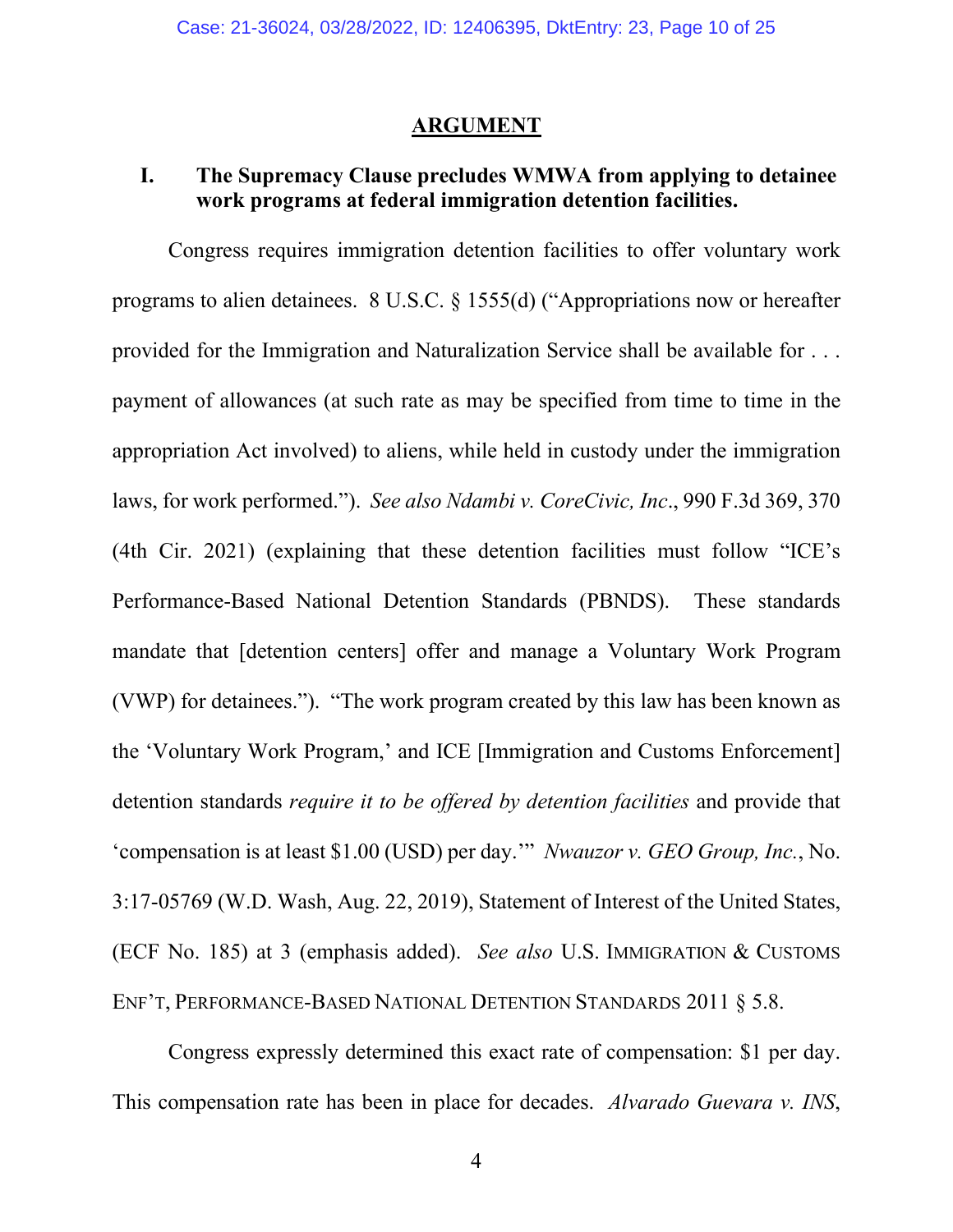902 F.2d 394, 396 (5th Cir. 1990) ("Pursuant to 8 U.S.C. § 1555(d), which provides for payment of allowances to aliens for work performed while held in custody under the immigration laws, volunteers are compensated one dollar (\$1.00) per day for their participation. The amount of payment was set by congressional act.") (citing Department of Justice Appropriation Act, 1978, Pub. L. No. 95-86, 91 Stat. 426 (1978) (authorizing "payment of allowances (*at a rate not in excess of \$1 per day*) to aliens, while held in custody under the immigration laws, for work performed.") (emphasis added). *See also Nwauzor v. GEO Group, Inc.*, No. 3:17—5769 (W.D. Wash., Jan. 2, 2020), Declaration of Tae Johnson, (ECF No. 229-2) at ¶ 13 ("The amount of the payments was most recently specified in the appropriations act for Fiscal Year 1979, which set it *at a maximum* of \$1 per day.") (emphasis added).

The federal government accomplishes Congress's work-program mandate by hiring private contractors such as GEO to run immigration detention facilities. *GEO Grp., Inc. v. Newsom*, 15 F.4th 919, 925 (9th Cir. 2021) (explaining that "ICE . . . does not build or operate any immigration detention facilities . . . . ICE relies only on privately operated detention facilities[.]"). Each day, the federal government holds more than 30,000 aliens in civil detention. *Gonzalez v. CoreCivic, Inc.*, No. 18-cv-00169 (W.D. Tex. Feb. 22, 2018), Complaint (ECF No. 1) at 10. Two-thirds of these aliens are detained at facilities "operated by private companies" such as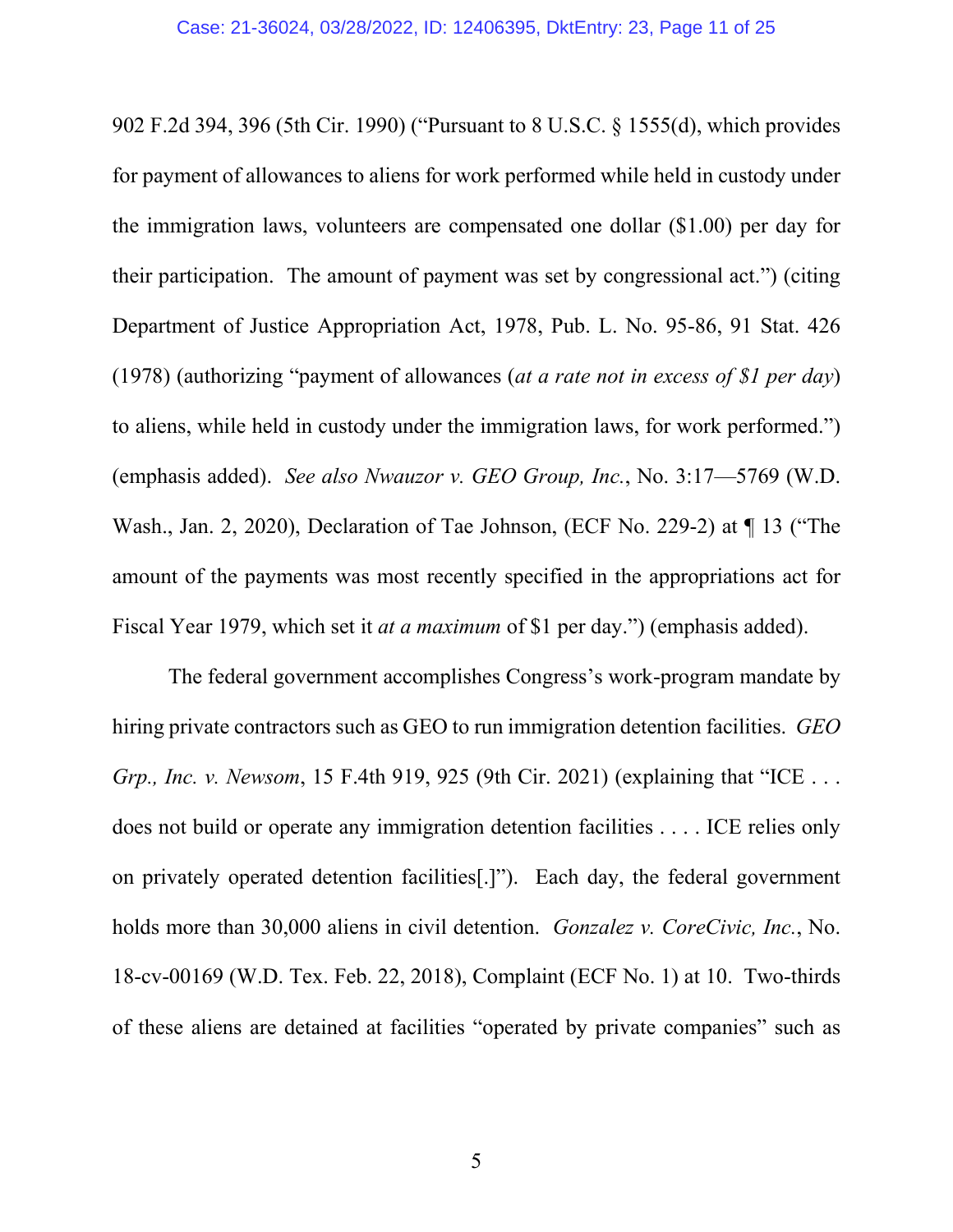GEO. *Id*. Such companies operate "nine out of ten of the country's largest immigration detention facilities." *Id*.

Appellees argue that WMWA prohibits GEO from executing its contract with the federal government unless GEO pays detainees much more than the contractual reimbursement rate of \$1 per day. According to Appellees, Congress's legislated compensation of \$1 per day constitutes unlawful "subminimum wages" under WMWA. *Nwauzor v. GEO Group, Inc.*, No. 3:17—5769 (W.D. Wash., June 13, 2018), Amended Complaint (ECF No. 84) at ¶ 6.4.

The Supremacy Clause of the U.S. Constitution provides that "the Law of the United States . . . shall be the supreme Law of the Land . . . Laws of any State to the Contrary notwithstanding." U.S. Const. Art. VI, cl. 2. *See also Valle Del Sol Inc. v. Whiting*, 732 F.3d 1006, 1022 (9th Cir. 2013) ("The preemption doctrine stems from the Supremacy Clause."). Accordingly, federal law can preempt state law, both expressly and impliedly. "Pre-emption is compelled whether Congress' command is explicitly stated in the statute's language or implicitly contained in its structure and purpose." *Fid. Fed. Sav. & Loan Ass'n v. de la Cuesta*, 458 U.S. 141, 152-53 (1983) (internal quotation marks omitted).

A species of implied preemption is conflict preemption. "[S]tate laws are preempted when they conflict with federal law." *Arizona v. United States*, 567 U.S. 387, 399 (2012). Conflict preemption comes in two varieties: "conflict impossibility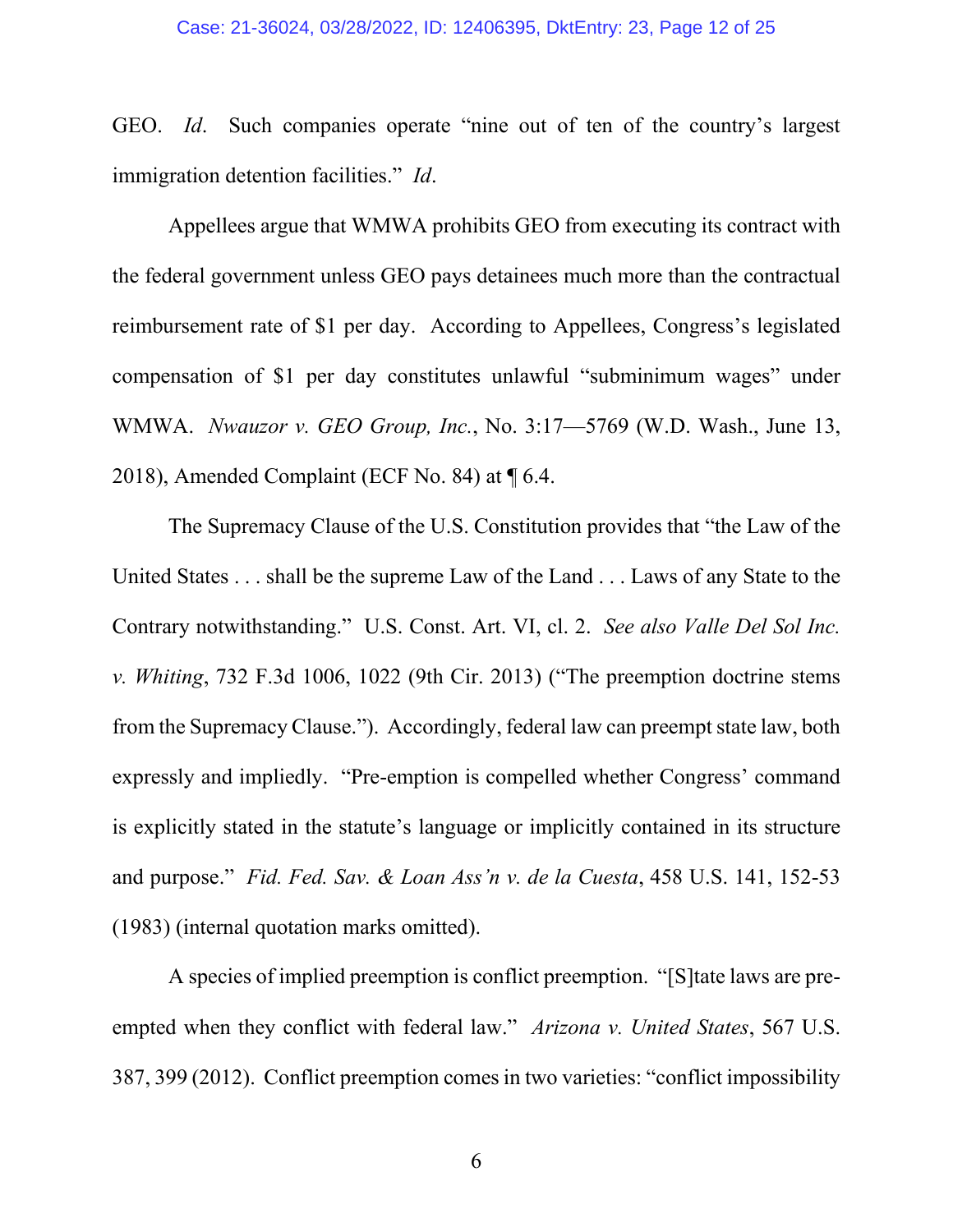#### Case: 21-36024, 03/28/2022, ID: 12406395, DktEntry: 23, Page 13 of 25

preemption" and "conflict-obstacle preemption." The former occurs when "compliance with both federal and state regulations is a physical impossibility." *Id*. (quoting *Florida Lime & Avocado Growers, Inc. v. Paul*, 373 U.S. 132, 142–43 (1963)). The latter occurs when state law "stands as an obstacle to the accomplishment and execution of the full purposes and objectives of Congress." *Hines v. Davidowitz*, 312 U.S. 52, 67 (1941). *See also Gadda v. Ashcroft*, 377 F.3d 934, 946 (9th Cir. 2004) (explaining that conflict "[p]reemption may be inferred if there is an actual conflict between federal and state law, or where compliance with both is impossible."). The judgment of courts about what constitutes an unconstitutional impediment to federal law is "informed by examining the federal statute as a whole and identifying its purpose and intended effects." *Crosby v. Nat'l Foreign Trade Council*, 530 U.S. 363, 373 (2000). *See also Children's Hosp. & Health Ctr. v. Belshe*, 188 F.3d 1090, 1096 (9th Cir. 1999) ("To determine the plain meaning of a statutory provision, we examine not only the specific provision at issue, but also the structure of the statute as a whole, including its object and policy.").

If WMWA applied to Congress's voluntary work programs at federal immigration detention facilities, it would present an obstacle to the purposes of these programs. Congress's evident purpose in selecting a \$1-per-day compensation rate was to align immigration detainee compensation with detainee compensation under similar programs in similar contexts. Appellees' reading of WMWA would disrupt

7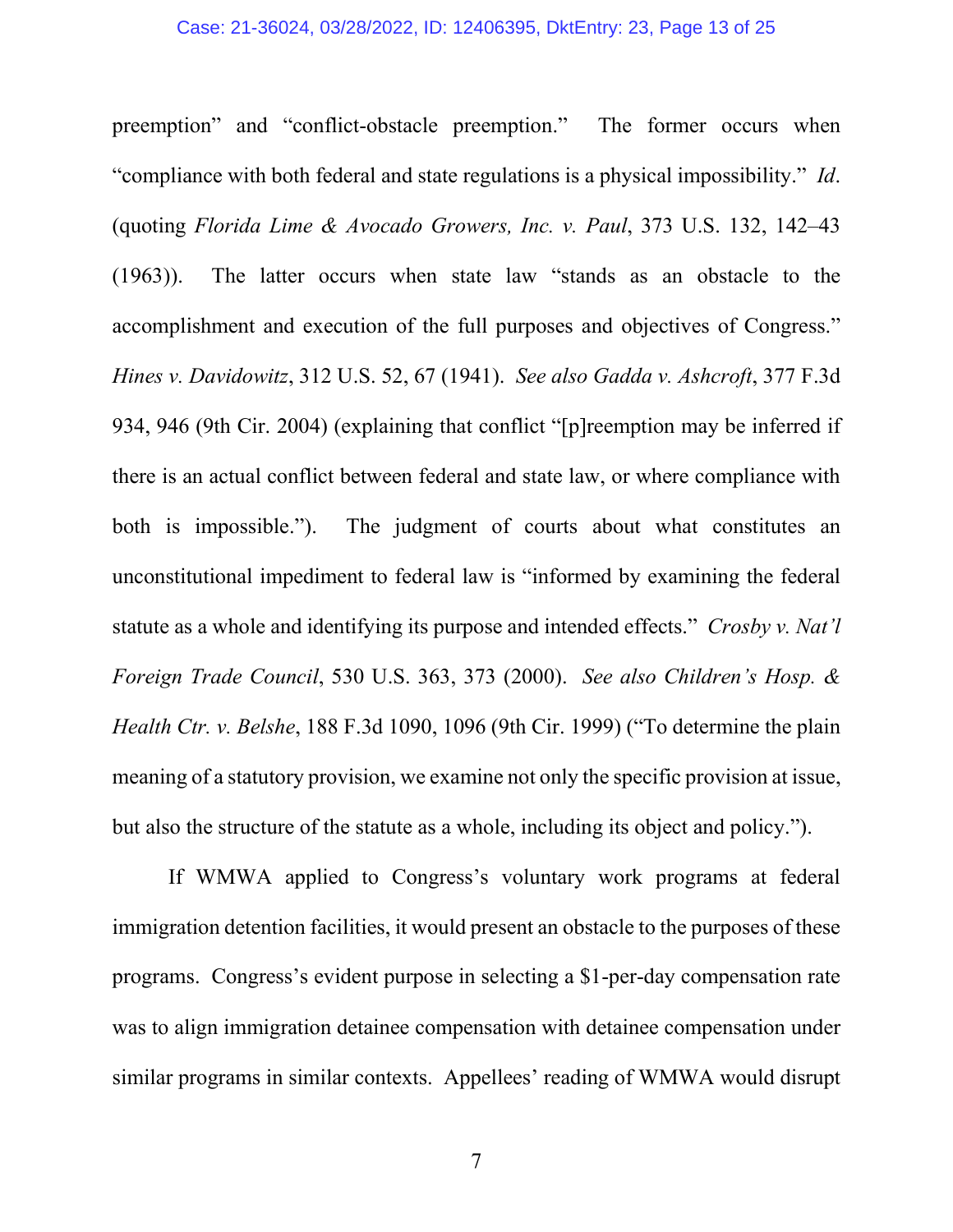this purpose and cause compensation at the NWIPC to be anomalously high. *See Ariz. Dream Act Coal. v. Brewer*, 757 F.3d 1054, 1062 (9th Cir. 2014) ("Preemption analysis must contemplate the practical result of the state law, not just the means the state utilizes to accomplish that goal." (alteration omitted)). As the District Court recognized, both the state and its political subdivisions "operate[] civil detention centers where [they] pay less than minimum wage for work performed by detainees." *Nwauzor v. GEO Group Inc.*, No. 3:17-cv-05769 (W.D. Wash., Apr. 7, 2020), Order on Cross Motions for Summary Judgment, (ECF No. 280) at 5. The obstruction of this federal purpose by the WMWA causes disruptive or even absurd consequences. For example, "if the state and federal facilities were treated differently . . . some individuals who may be held in state custody would have a perverse incentive to be transferred to a federal detention facility in order to earn additional funds." *Nwauzor v. GEO Group Inc.*, No. 3:17-cv-05769 (W.D. Wash., Jan. 2, 2020), Defendant GEO Group Inc.'s Motion for Summary Judgment, (ECF No. 227) at 13. Such obstruction would also prevent Congress from achieving uniformity across the facilities managed by federal contractors and those managed by the federal government directly. *See Cazarez-Gutierrez v. Ashcroft*, 382 F.3d 905, 912 (9th Cir. 2004) (explaining "the strong interest in national uniformity in the administration of immigration laws.").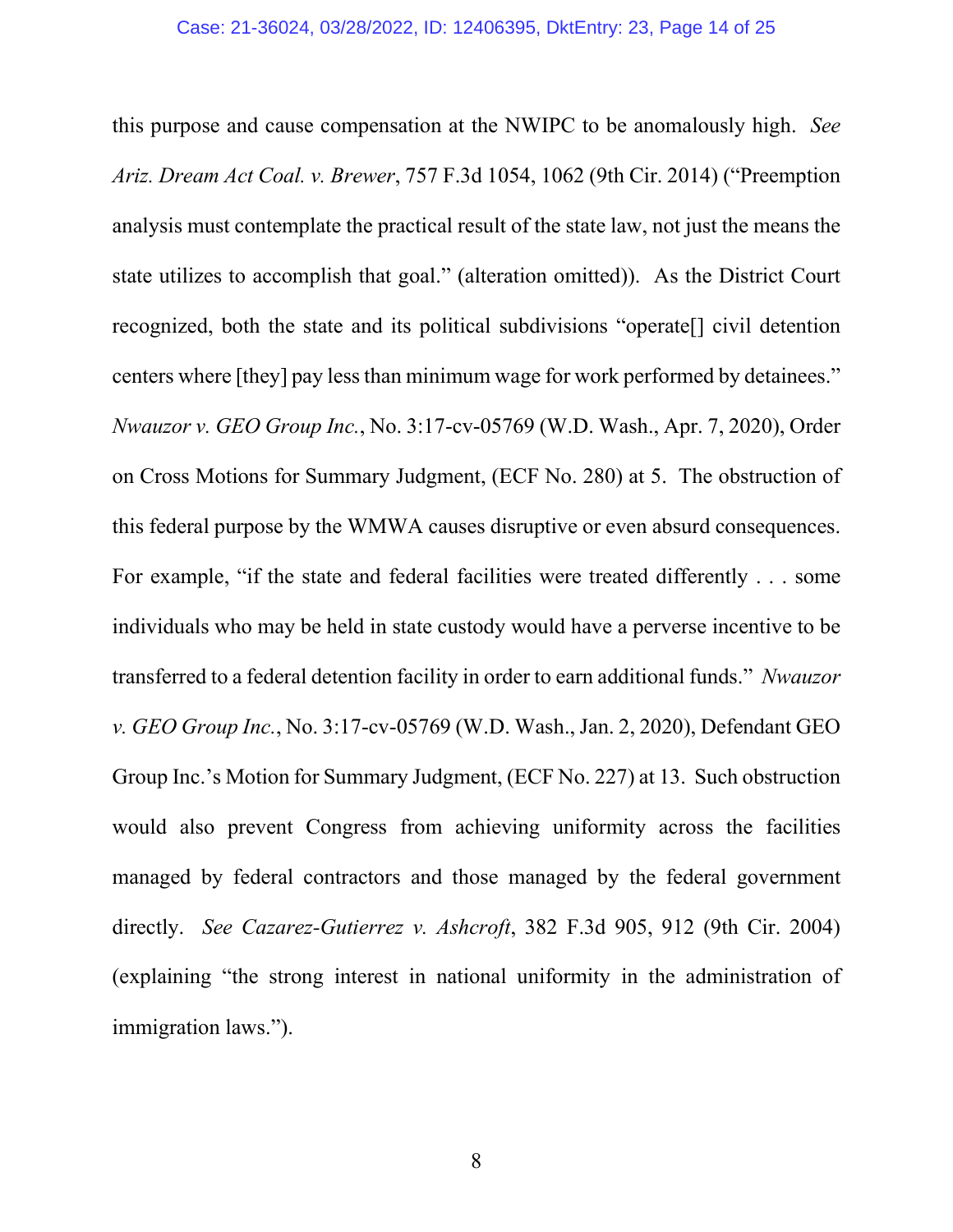Furthermore, whether GEO can, in theory, go above and beyond the \$1-perday rate Congress enacted is not relevant. Appellees' reading of WMWA is unconstitutional simply because it would prohibit that rate and obstruct Congress's manifest objective and purpose. Under Appellees' reading of WMWA, GEO "could be found guilty . . . for doing that which the act of Congress permits him to do," namely, to pay immigration detainees \$1 per day for their participation in the voluntary work program. *Hill v. Florida*, 325 U.S. 538, 542 (1945). In *Hill*, the state of Florida introduced a licensing regime for union representatives. *Id*. at 541– 42. Would-be union representatives could, in theory, satisfy Florida's state-level licensing regime just as Appellees claim GEO could, in theory, satisfy Appellees' above-and-beyond compensation demands. Nonetheless the Supreme Court held that Florida's minimum-standard licensing regime was unenforceable because it "circumscribe[d]" the freedom of choice Congress intended workers to have in selecting their union representatives. *Id*. at 541. Here, by setting a \$1-per-day compensation rate, Congress at the minimum intended contractors such as GEO to be able to offer that rate if they chose to do so. WMWA is preempted to the extent it would take that choice away.

Indeed, on the face of the statute setting \$1-per-day as a *maximum* compensation rate for voluntary work program participants, an even more specific purpose of Congress is quite obvious: that such participants be paid at *no more than*

9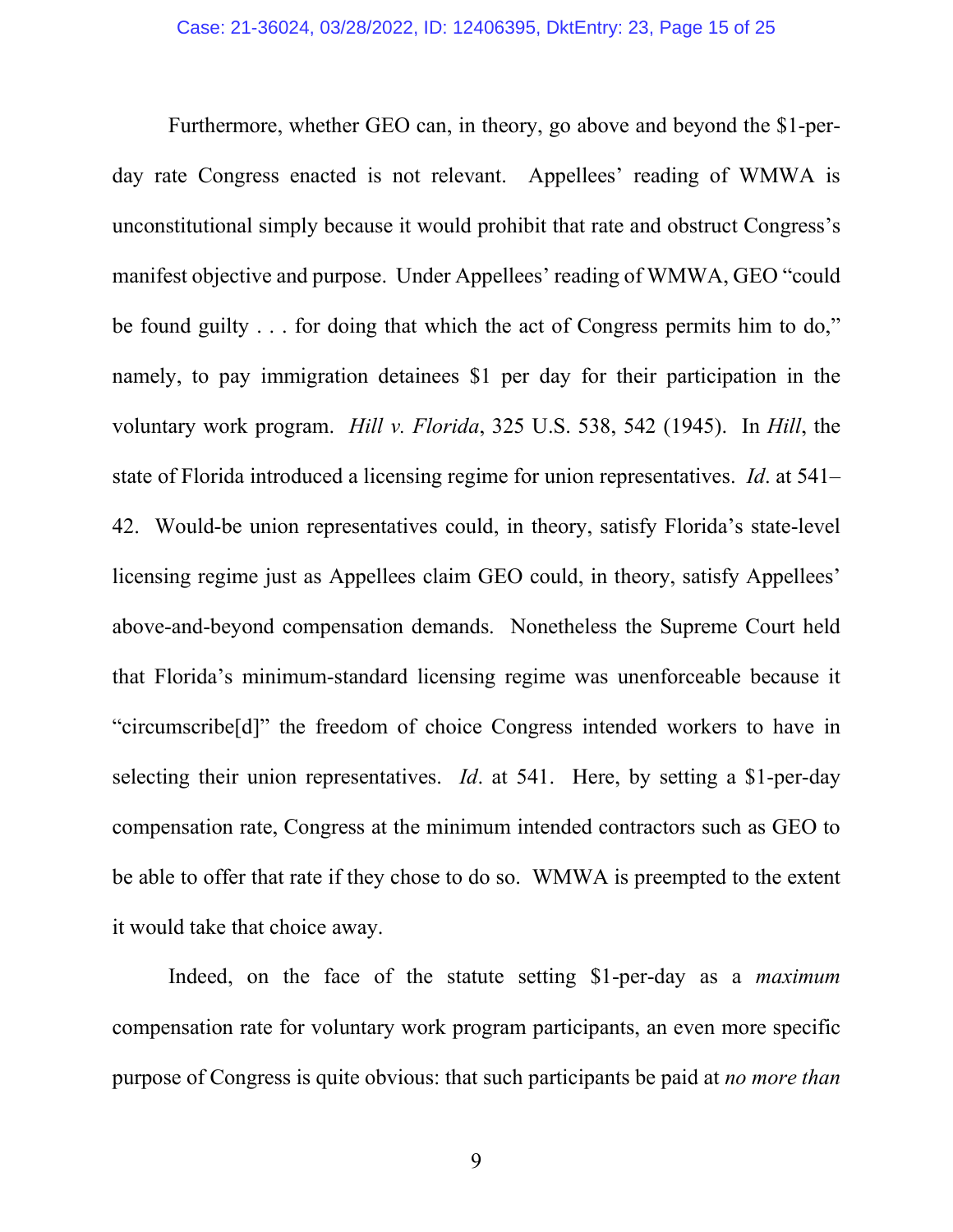this rate. Applying WMWA as Appellees would apply it would obliterate that purpose in the State of Washington. It would also create conflict-impossibility preemption, making it impossible for GEO to comply with both federal and state law. And, because of the immigration context, both kinds of conflict preemption are especially clear here. As this Court has explained, "[t]he federal government alone has always set immigration policy. And that includes detention and removal of immigrants." *GEO Grp., Inc. v. Newsom*, 15 F.4th 919, 929 (9th Cir. 2021).

The District Court's application of a presumption against preemption is unavailing. *State of Washington v. The GEO Group, Inc.*, No. 3:17-cv-05806 (W.D. Wash. Aug. 6, 2019), Order on Cross Motions for Summary Judgment, (ECF No. 288) at 10; *State of Washington v. The GEO Group, Inc.*, No. 3:17-cv-05806 (W.D. Wash. Dec. 6, 2017), Order on GEO's Motion to Dismiss Complaint, (ECF No. 29) at 5. True, based on federalism balancing concerns, the Supreme Court has employed a presumption against preemption in some cases. *E.g., Medtronic, Inc. v. Lohr*, 518 U.S. 470, 485 (1996). But any such presumption is easily overcome here. First, a leading case setting forth this presumption held that, in cases of obstacle preemption, the presumption is *ipso facto* surmounted. *Rice v. Santa Fe Elevator Corp.*, 331 U.S. 218, 230 (1947) ("[W]e start with the assumption that the historic police powers of the States were not to be superseded by the Federal Act unless that was the clear and manifest purpose of Congress. Such a purpose may be evidenced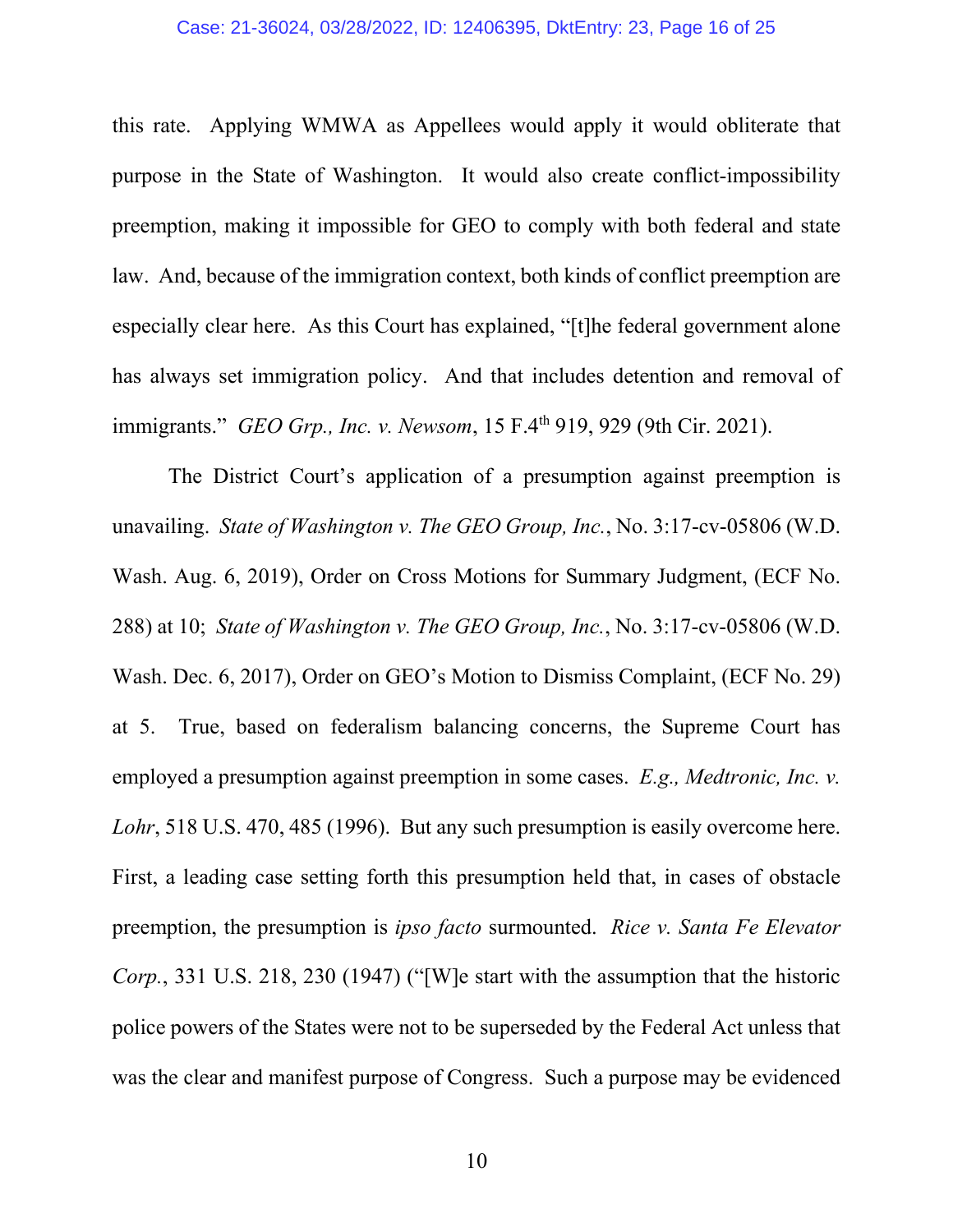#### Case: 21-36024, 03/28/2022, ID: 12406395, DktEntry: 23, Page 17 of 25

in several ways. . . [For example,] the state policy may produce a result inconsistent with the objective of the federal statute."); *see also Crosby v. Nat'l Foreign Trade Council*, 530 U.S. 363, 374 n.8 (2000) ("Assuming, *arguendo*, that some presumption against preemption is appropriate, we conclude, based on our analysis below, that the state Act presents a sufficient obstacle to the full accomplishment of Congress's objectives under the federal Act to find it preempted.").

Second, "an 'assumption' of nonpre-emption is not [even] triggered when the State regulates in an area where there has been a history of significant federal presence." *United States v. Locke*, 529 U.S. 89, 108 (2000) (quoting *Rice, supra*); *see also Buckman Co. v. Plaintiffs' Legal Comm.*, 531 U.S. 341, 347-48 (2001) (finding that the presumption against preemption did not apply to fraud on the Federal Drug Administration because such fraud is not an area of traditional state regulation). The detention and removal of aliens has always and quintessentially been in the purview of the federal government. *See, e.g., Arizona*, 567 U.S. at 394 (recognizing that the federal government "has broad, undoubted power over the subject of immigration and the status of aliens") (citing *Toll v. Moreno*, 458 U.S. 1, 10 (1982)). There is no traditional state power to decide these matters, and certainly not to decide them inconsistently with how the federal government has decided them. That the District Court has made Washington intrude into an area of federal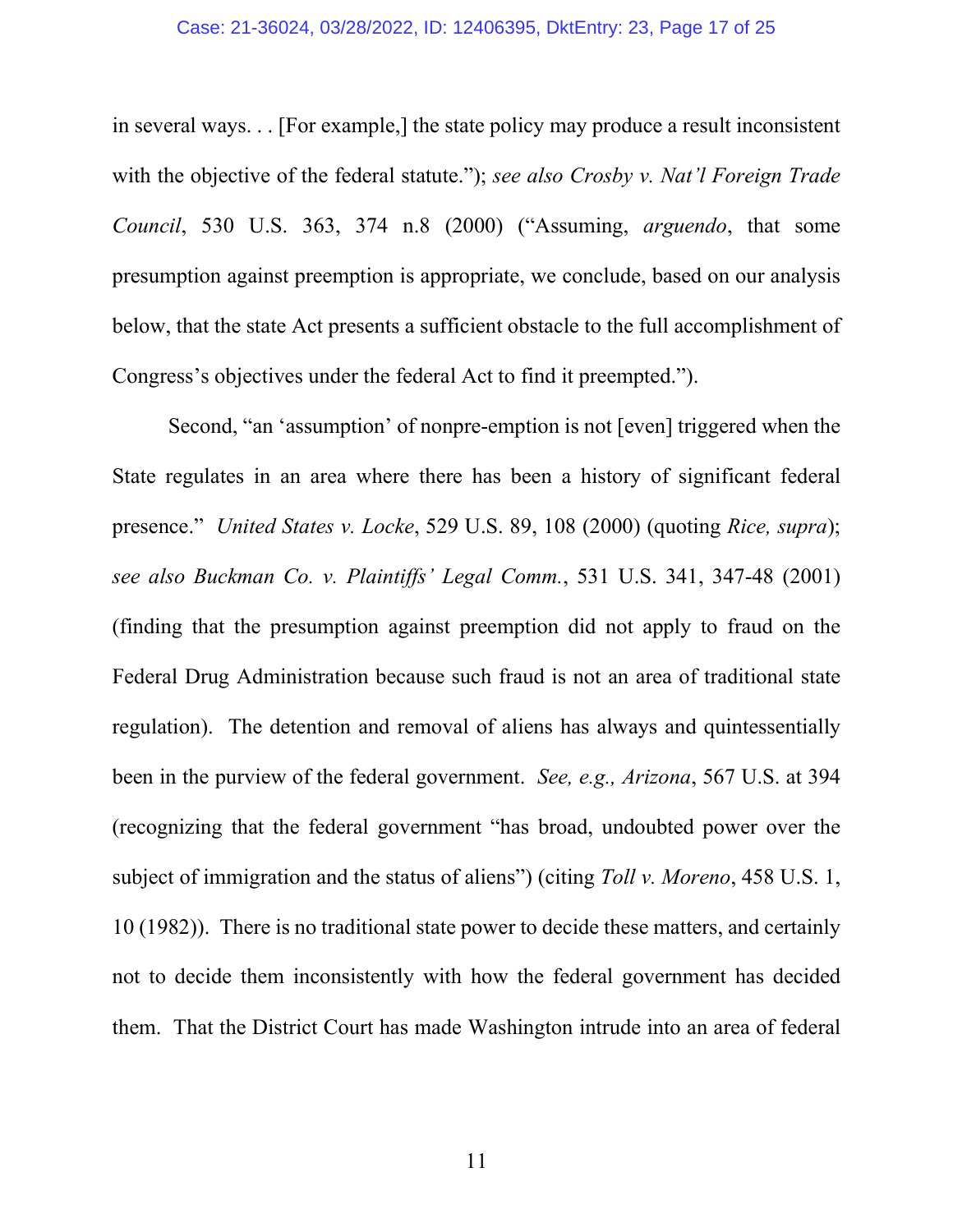concern prevents even the application of any presumption against preemption in this case.

# **II. GEO enjoys intergovernmental immunity.**

The Supreme Court has long upheld the doctrine of intergovernmental immunity, which provides that a state law is invalid if it is found to "retard, impede, burden or in any manner control, the operations of the constitutional laws enacted by congress[.]" *McCulloch v. Maryland*, 17 U.S. 316, 436 (1819). *See also Farmers and Mechanics Sav. Bank of Minneapolis v. Minnesota*, 232 U.S. 516, 521 (1914) (explaining that the Constitution protects "the entire independence of the General Government from any control by the respective States."); *Student Loan Servicing All. v. District of Columbia*, 351 F. Supp. 3d 26, 74 (D.D.C. 2018) ("Intergovernmental immunity prevents states from regulating the federal government's operations or its property.") (internal citation and quotation marks omitted). Thus, under this doctrine, "the activities of the Federal Government are free from regulation by any state." *Mayo v. United States*, 319 U.S. 441, 445 (1943).

Intergovernmental immunity necessarily extends to those parties the government works with to enforce and administer federal law. *See North Dakota v. United States*, 495 U.S. 423, 435 (1990) (explaining that a state law is invalid "if it regulates the United States directly or discriminates against the Federal Government or those with whom it deals."). The Supreme Court has recognized the right of the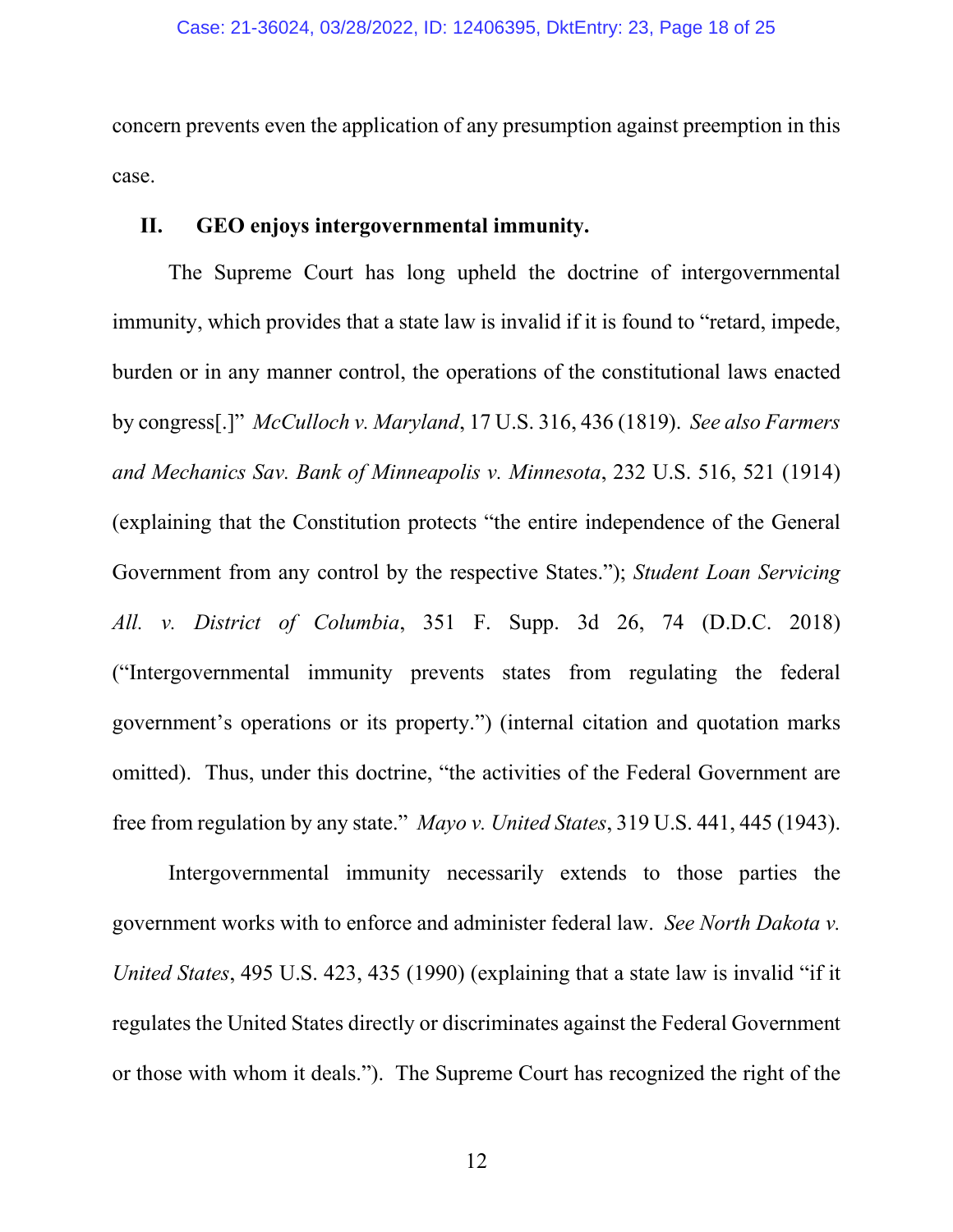#### Case: 21-36024, 03/28/2022, ID: 12406395, DktEntry: 23, Page 19 of 25

federal government to conduct operations, including with outside actors, without interference from the states. *See Public Utilities Comm'n of California v. United States*, 355 U.S. 534, 540 (1958) (striking down a California law attempting to regulate shipping rates because "Congress has provided a comprehensive policy governing procurement."). Through WMWA, as applied by the District Court, the state of Washington "control[s] the operations of the constitutional laws enacted by Congress," *Trump v. Vance*, 140 S. Ct. 2412, 2425 (2020), by precluding the federal government from contracting with detention facilities in Washington, as it does in other states, that will pay the wage of \$1 per day.

As so applied, WMWA does more than interfere with government operations—it openly discriminates against the federal government and its contractors. The Supreme Court has explained that a "State does not discriminate against the Federal Government and those with whom it deals unless it treats someone else better than it treats them." *Washington v. United States*, 460 U.S. 536, 544–45 (1983). Here, WMWA commands the federal government to pay alien detainees more than authorized by Congress while simultaneously permitting the state and its political subdivisions to pay civil detainees less than minimum wage. *Nwauzor v. GEO Group, Inc.*, No. 3:17-cv-05769 (W.D. Wash., Apr. 7, 2020), Order on Cross Motions for Summary Judgment, (ECF No. 280) at 5. By exempting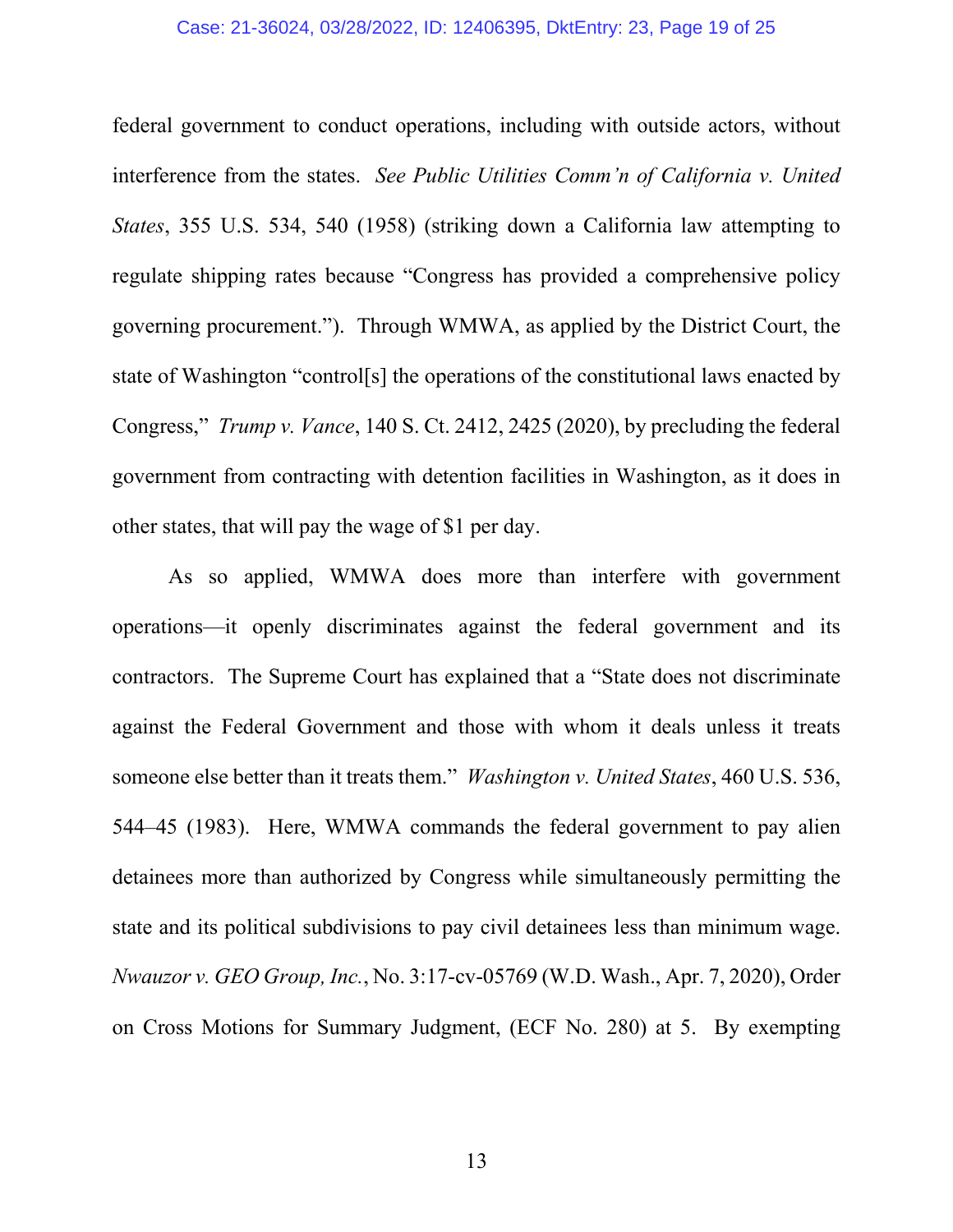certain detention centers from minimum wage requirements applied to the federal government, Washington discriminates against the latter.

# **III. GEO enjoys derivative sovereign immunity.**

Appellees' true grievance lies against the federal government, which has: (1) prohibited Appellees' unlawful entry or presence in the United States; (2) detained Appellees; and (3) set the terms of Appellees' detention, including their access to a \$1-per-day voluntary work program. But Appellees' complaint singled out GEO in the hope that, by jeopardizing one of the contractors that the federal government assigns to manage two-thirds of the Nation's immigration detainees, Appellees can accomplish a policy change through an attack on federal contractors. Indeed, Appellees' complaint is just one front in a strategic litigation campaign that has also targeted other similar contractors. "This case is one of four copycat cases . . . in the last few years." *Gonzales v. CoreCivic*, No. 19-50691 (5th Cir. Oct. 15, 2019), Appellant's Brief at 31 n.9.

GEO, however, is merely the federal government's agent. GEO itself is not liable for Appellees' objections to federal policy. "[I]t is clear that if this authority to carry out the project was validly conferred, that is, if what was done was within the constitutional power of Congress, there is no liability on the part of the contractor for executing its will." *Yearsley v. W.A. Ross Constr. Co.*, 309 U.S. 18, 20–21 (1940). GEO can only be liable to Appellees if GEO exceeds the authority assigned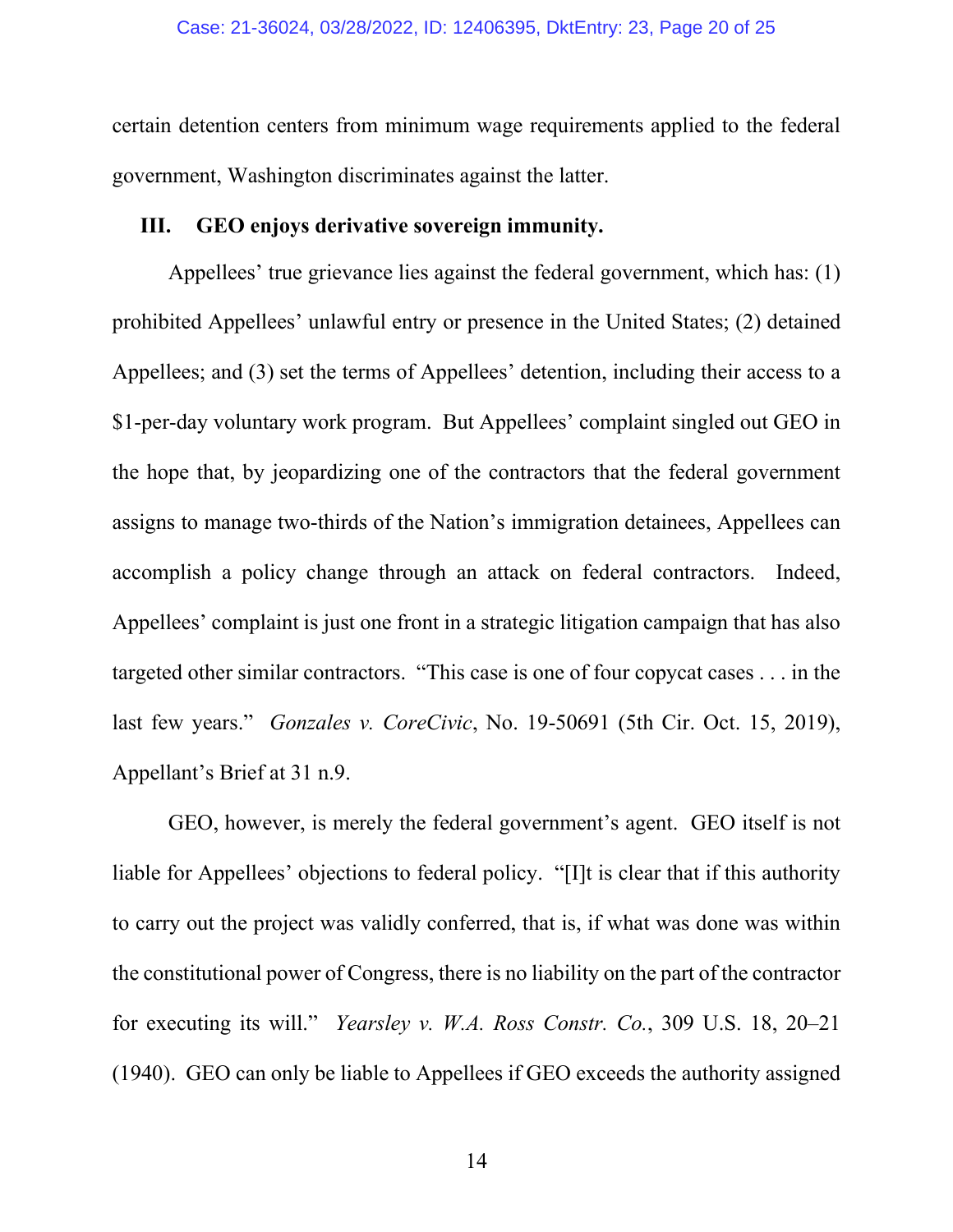to it by the federal government, or if the underlying federal policy is itself unlawful. "Where an agent or officer of the Government purporting to act on its behalf has been held to be liable for his conduct causing injury to another, the ground of liability has been found to be *either that he exceeded his authority or that it was not validly conferred*." *Id*. at 21 (emphasis added). An agent of the government is not liable when it is faithfully implementing the exact directive that the federal government has ordered it to accomplish. "[T]here is no ground for holding its agent liable who is simply acting under the authority thus validly conferred. The action of the agent is 'the act of the government.'" *Id*. at 22 (quoting *United States v. Lynch*, 188 U.S. 445, 465 (1903)). *See also Brady v. Roosevelt S. S. Co.*, 317 U.S. 575, 583 (1943) ("[G]overnment contractors obtain certain immunity in connection with work which they do pursuant to their contractual undertakings with the United States."). Here, GEO is merely acting under the express authority of the federal government, which dictates GEO's actions down to the very same compensation details that Appellees complain about.

The holding of *Yearsley* controls in this case. Appellees' core claim against GEO—that "paying subminimum wages to Plaintiffs and the proposed class members violates" WMWA—does not allege that GEO exceeded its authority under its federal contract. *Nwauzor v. GEO Group, Inc.*, No. 3:17-cv-05769 (W.D. Wash., Jun. 13, 2018), Amended Complaint (ECF No. 84) at ¶ 6.3. GEO is protected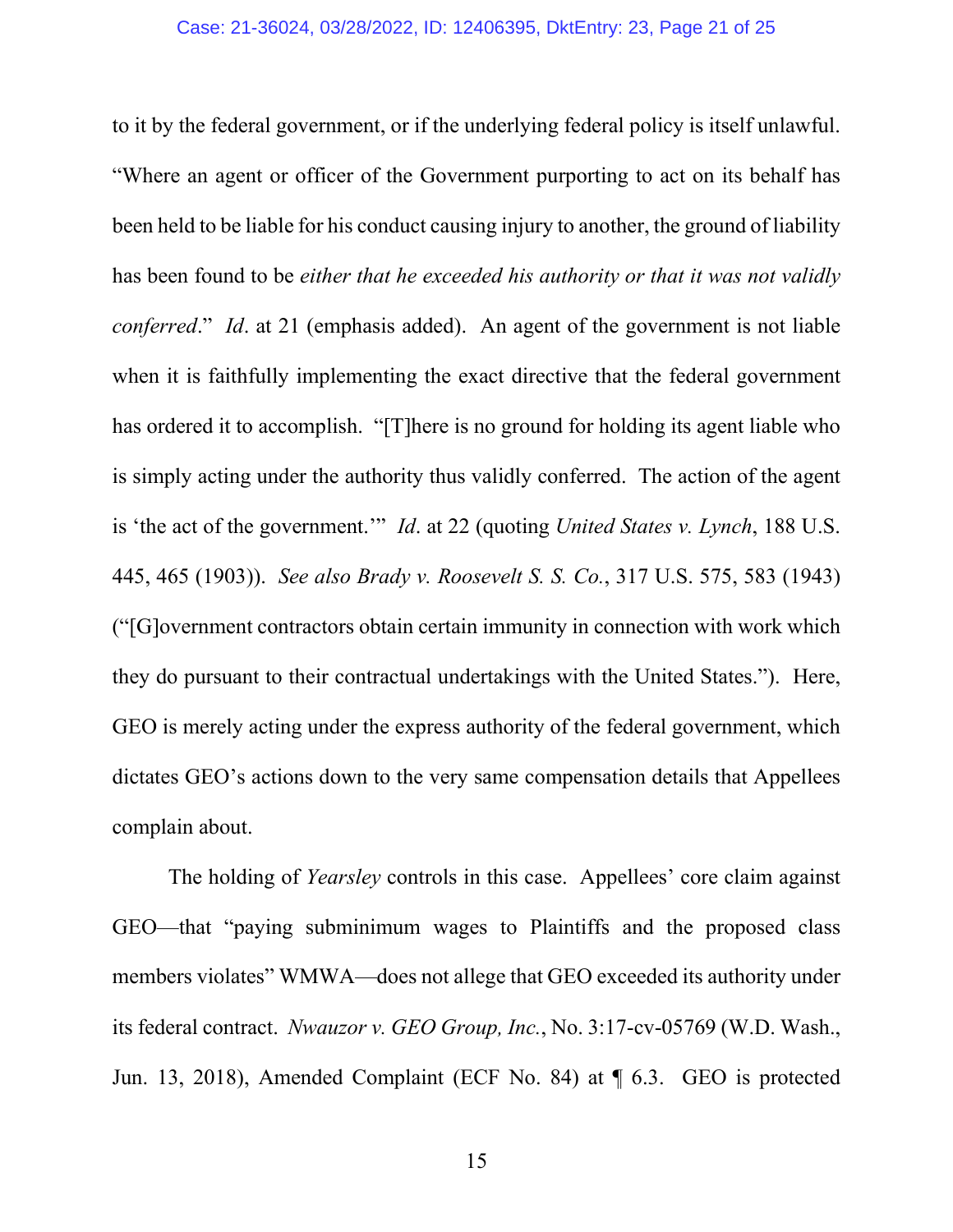#### Case: 21-36024, 03/28/2022, ID: 12406395, DktEntry: 23, Page 22 of 25

because "the government authorized [GEO's] actions and . . . validly conferred that authorization, meaning [GEO] acted within its constitutional power." *In re KBR, Inc., Burn Pit Litig.*, 744 F.3d 326, 342 (4th Cir. 2014) (citing *Yearsley*, 309 U.S. at 20–21). GEO is operating within the express terms of its contract with the federal government, and those terms are within the federal government's valid prerogative to set. Therefore, derivative sovereign immunity protects GEO from liability.

To be sure, even if derivative sovereign immunity applies to a contractor's faithful implementation of its contract with the federal government, behavior unauthorized by that contract would lie outside the scope of such immunity. Derivative sovereign immunity does not cover conduct by a contractor that exceeds the authority conferred to it, or that cannot be lawfully conferred in the first place. *Yearsley*, 309 U.S. at 21. *See also Cabalce v. Thomas E. Blanchard & Assocs.*, 797 F.3d 720, 732 (9th Cir. 2015) ("We have held that derivative sovereign immunity, as discussed in *Yearsley*, is limited to cases in which a contractor had no discretion in the design process and completely followed government specifications.") (internal citation and quotation marks omitted); *Childs v. San Diego Family Hous., LLC*, 2020 U.S. Dist. LEXIS 182935, at \*12 (S.D. Cal. Sep. 15, 2020) (explaining that "the protection recognized in *Yearsley* does not apply when the government contractor acted with sufficient discretion."). Federal contractors at immigration-detention facilities might forfeit their derivative sovereign immunity in specific instances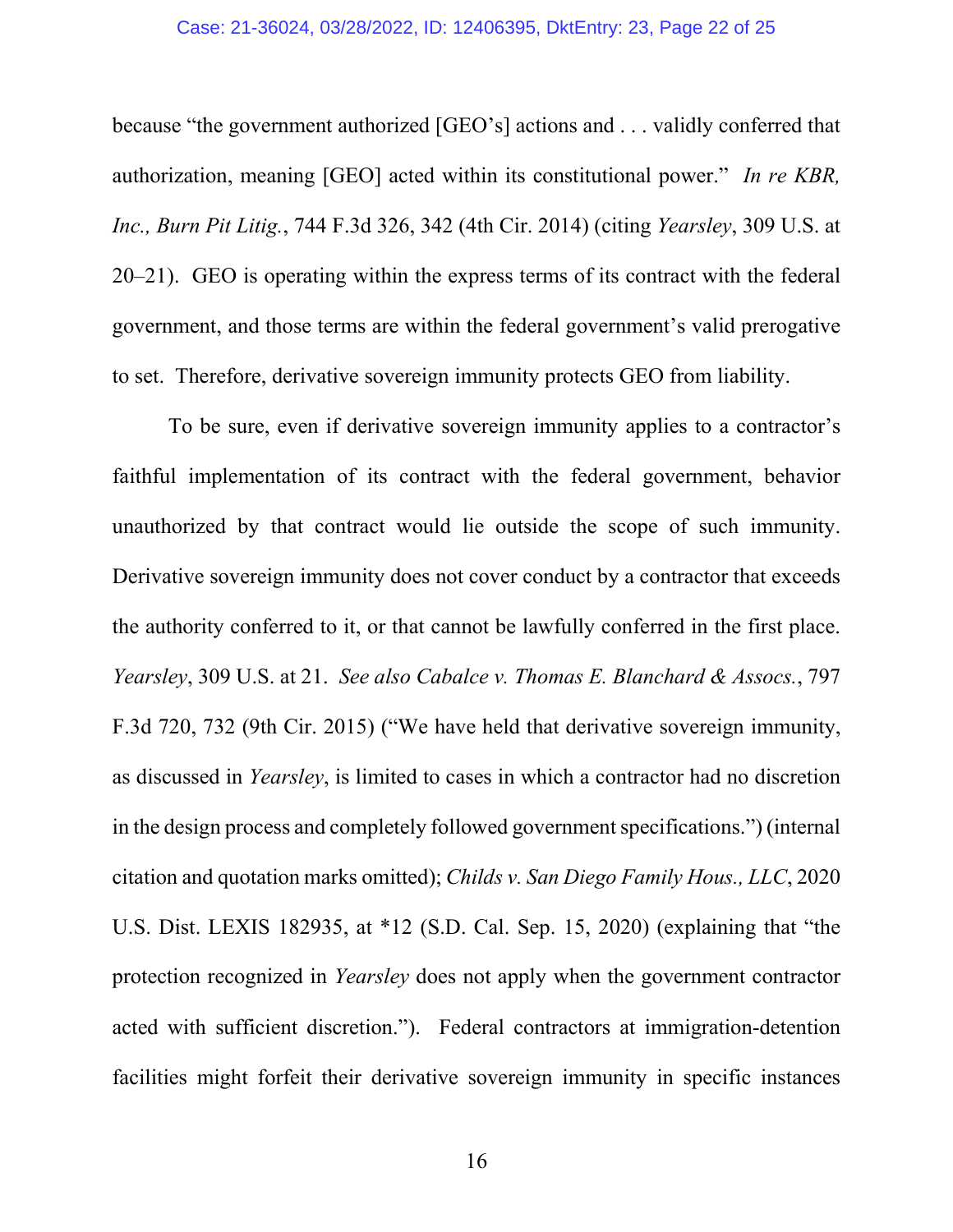where their conduct goes beyond the limits of what the federal government is itself allowed to do, or beyond what the federal government has authorized its contractor to do. But GEO is not alleged to have done anything of the kind. Thus, it is immune against Appellees' claims based on its performance of its contract with the federal government.

# **CONCLUSION**

For the foregoing reasons, the District Court's judgment should be reversed.

Dated: March 28, 2022 /s/ Christopher J. Hajec Christopher J. Hajec Gina M. D'Andrea Immigration Reform Law Institute 25 Massachusetts Ave. NW, Suite 335 Washington, DC 20001 Telephone: (202) 232-5590

Attorneys for *Amicus Curiae*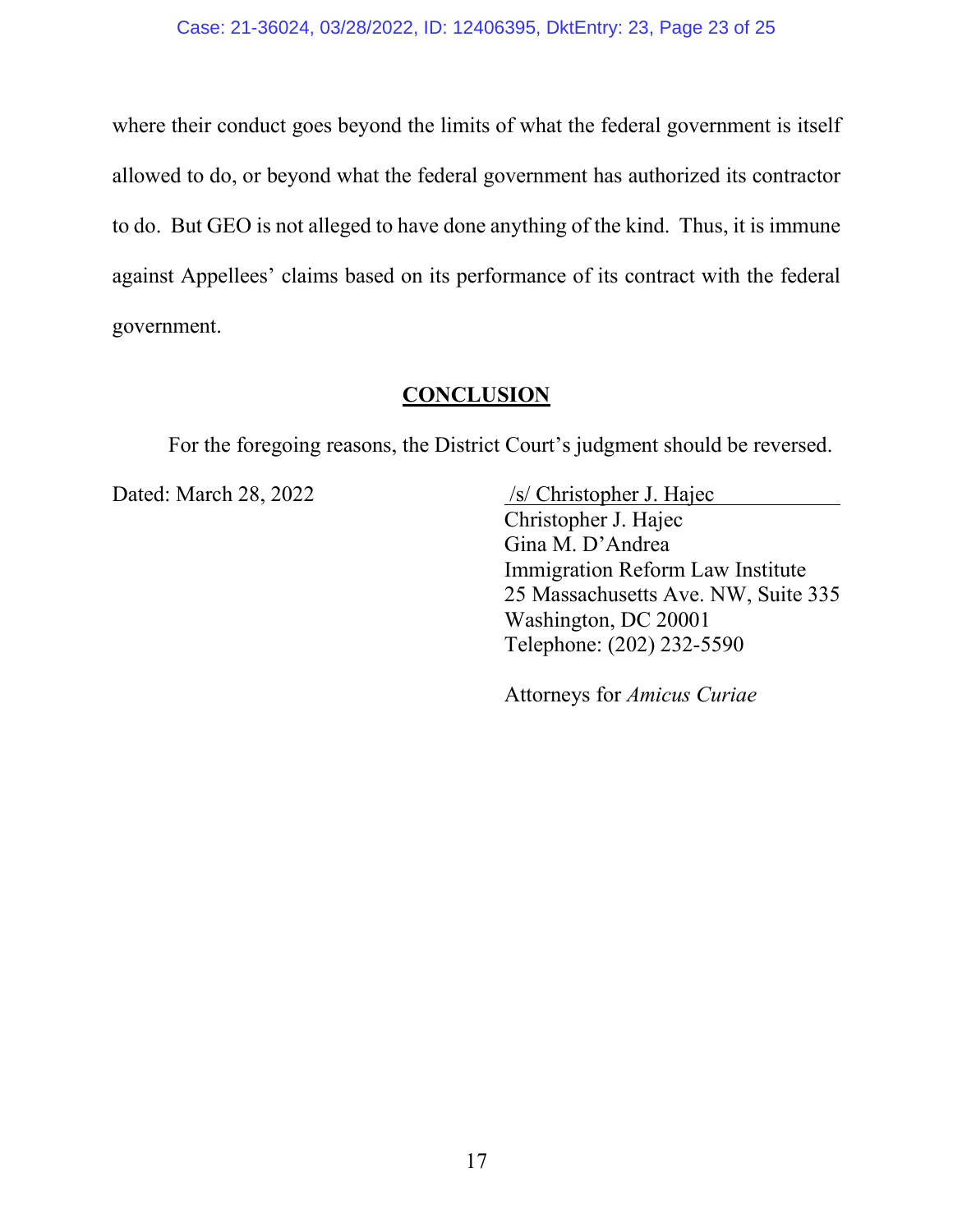# **CERTIFICATE OF COMPLIANCE**

1. The foregoing brief complies with the type-volume limitation of FED. R. APP. P.  $29(a)(5)$  because:

This brief contains 3,925 words, including footnotes, but excluding parts of the brief exempted by FED. R. APP. P. 32(f).

2. This brief complies with the typeface requirements of FED. R. APP. P. 32(a)(5) and the type style requirements of FED. R. APP. P. 32(a)(6) because:

This brief has been prepared in a proportionally spaced typeface using Microsoft Word 365 in Times New Roman 14-point font.

DATED: March 28, 2022 Respectfully submitted,

/s/ Christopher J. Hajec Christopher J. Hajec Gina M. D'Andrea Immigration Reform Law Institute 25 Massachusetts Ave NW, Suite 335 Washington, DC 20001 Telephone: (202) 232-5590

Attorneys for *Amicus Curiae*